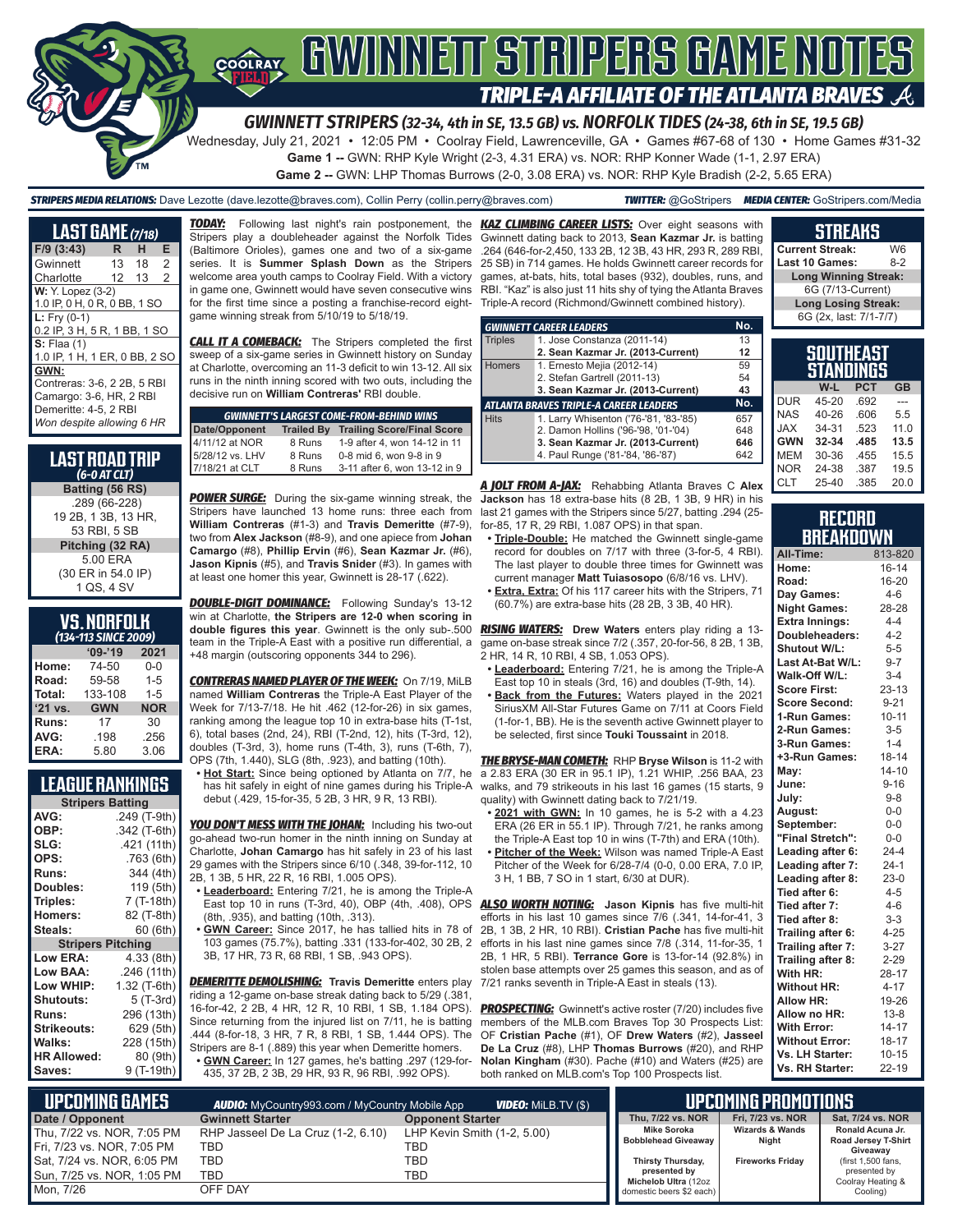

#### *WEDNESDAY, JULY 21, 2021 VS. NORFOLK*

### **MANAGER MATT TUIASOSOPO**

**Matt Tuiasosopo** is in his first season as Gwinnett manager and his third season as a coach in the Atlanta Braves organization in 2021. He was named the seventh manager in team history on 3/30/21. Tuiasosopo is both the youngest manager in team history (turned 35 on 5/10) and the first former Gwinnett player to manage the club (hit .221 with 19 HR, 73 RBI in 178 games from 2016-17).

Tuiasosopo made his managerial debut in 2019 with Class-A Rome, leading the club to a 65-74 record and earning Atlanta's Bobby Cox Award for minor league manager of the year. He was set to return to Rome in 2020, but was reassigned to the Braves Alternate Training Site at Coolray Field once the MiLB season was canceled.

| Tuiasosopo's Managerial Career | Games | W-L    | <b>PCT</b> | <b>Plavoffs</b> |
|--------------------------------|-------|--------|------------|-----------------|
| With Gwinnett (1 Season):      | 66.   | 32-34  | .485       |                 |
| MiLB Career (2 Seasons):       | 205   | 97-108 | -473       |                 |

*All staff bios available in the 2021 Stripers Media Guide*

|                            | EJECTIONS (2)            |                         |
|----------------------------|--------------------------|-------------------------|
| Player/Coach               | Date/Inning              | <b>Umpire</b>           |
| <b>Ryan Goins</b>          | 5/25 vs. MEM, 7th Inning | <b>HP Clint Vondrak</b> |
| <b>MGR Matt Tuiasosopo</b> | 6/3 vs. JAX, 8th Inning  | <b>HP Alex Tosi</b>     |

| <b>TEAM DEFENSE (5TH IN TRIPLE-A EAST)</b> |                                                                                                                             |                |                          |                |            |           |           |  |  |  |  |
|--------------------------------------------|-----------------------------------------------------------------------------------------------------------------------------|----------------|--------------------------|----------------|------------|-----------|-----------|--|--|--|--|
| <b>PCT</b>                                 | G                                                                                                                           | TC.            | PO.                      | A              | Е          | <b>DP</b> | <b>TP</b> |  |  |  |  |
| .983                                       | 66                                                                                                                          | 2357           | 1714                     | 604            | 39         | 68        |           |  |  |  |  |
| <b>Catchers</b>                            |                                                                                                                             | <b>SB</b>      | $\mathsf{cs}$            | <b>ATT</b>     | <b>PCT</b> | <b>PB</b> | $W-L$     |  |  |  |  |
| Casteel, Ryan                              |                                                                                                                             |                | 0                        |                | .000       | 1         | $1 - 1$   |  |  |  |  |
| Contreras, William                         |                                                                                                                             | $\mathfrak{p}$ | 0                        | $\mathfrak{p}$ | .000       | 2         | $5-0$     |  |  |  |  |
| Jackson, Alex                              |                                                                                                                             | 9              | 4                        | 13             | .307       |           | $9 - 10$  |  |  |  |  |
| Lucroy, Jonathan                           |                                                                                                                             | 18             | 5                        | 23             | .217       |           | $8 - 15$  |  |  |  |  |
| Martinez, Carlos                           |                                                                                                                             | 3              | 0                        | 3              | .000       |           | $2 - 1$   |  |  |  |  |
| Morales, Jonathan                          |                                                                                                                             | 10             | 3                        | 13             | .231       |           | $7 - 7$   |  |  |  |  |
| Total:                                     |                                                                                                                             | 43             | 12                       | 55             | .218       |           | 32-34     |  |  |  |  |
|                                            | <b>Outfield Assists (17):</b><br>Waters (6), Ervin (4), Demeritte (2), Sanchez (2),<br>Almonte (1), Inciarte (1), Pache (1) |                |                          |                |            |           |           |  |  |  |  |
| Pitcher Pickoffs (2):                      |                                                                                                                             |                | Y. Lopez (1), Muller (1) |                |            |           |           |  |  |  |  |
|                                            | <b>Catcher Pickoffs (2):</b><br>Casteel (1), Jackson (1)                                                                    |                |                          |                |            |           |           |  |  |  |  |

## **STARTS**

|     | <b>By Batting Order</b>                                                              |
|-----|--------------------------------------------------------------------------------------|
| 1:  | Waters (43), Pache (9), Inciarte (6), Arcia (5), Almonte (1), Ervin (1), Sanchez (1) |
| 2:  | Kipnis (22), Pache (15), Arcia (12), Goins (7), Waters (3), Almonte (1),             |
|     | Camargo (1), Demeritte (1), Ervin (1), Gore (1), Heredia (1) Sanchez (1)             |
| 3:  | Arcia (33), Camargo (23), Jackson (3), Kipnis (3), Lucroy (3), Contreras (1)         |
| 4:  | Camargo (22), Jackson (14), Demeritte (13), Lucroy (5), Kipnis (4), Almonte (3),     |
|     | Casteel (3), Contreras (1), Kazmar Jr. (1)                                           |
| 5:  | Lucroy (13), Goins (10), Almonte (8), Kazmar Jr. (7), Contreras (6), Jackson (6),    |
|     | Kipnis (5), Demeritte (4), Camargo (2), Snider (2), Casteel (1), Ervin (1),          |
|     | Sanchez (1)                                                                          |
| 6:  | Goins (17), Ervin (8), Casteel (6), Kazmar Jr. (6), Snider (6), Lucroy (5),          |
|     | Almonte (4), Waters (4), Demeritte (3), Pache (3), Sanchez (3), Jackson (1)          |
| 7:  | Ervin (16), Kazmar Jr. (12), Goins (10), Snider (8), Sanchez (7), Pache (5),         |
|     | Demeritte (3), Casteel (2), Morales (2), Almonte (1)                                 |
| 8:  | Sanchez (18), Ervin (10), Kazmar Jr. (9), Morales (9), Goins (5), Snider (5),        |
|     | Gore (4), Casteel (3), Brugman (1), Martinez (1), Unroe (1)                          |
| 9:  | Starting Pitchers (42), Sanchez (8), Morales (5), Snider (3), Casteel (2),           |
|     | Kazmar Jr. (2), Martinez (2), Gore (1), Unroe (1)                                    |
|     | <b>By Position</b>                                                                   |
| C:  | Lucroy (23), Jackson (19), Morales (14), Contreras (5), Martinez (3), Casteel (2)    |
| 1B: | Camargo (32), Casteel (13), Kazmar Jr. (8), Snider (7), Lucroy (2), Unroe (2),       |
|     | Goins (1), Morales (1)                                                               |
| 2B: | Kipnis (26), Goins (19), Sanchez (14), Kazmar Jr. (6), Arcia (1)                     |
| 3B: | Kazmar Jr. (23), Sanchez (17), Camargo (14), Goins (8), Arcia (3), Morales (1)       |
| SS: | Arcia (41), Goins (21), Sanchez (4)                                                  |
| LF: | Ervin (17), Waters (15), Almonte (9), Gore (6), Snider (6), Kipnis (5), Arcia (4),   |
|     | Demeritte (2), Heredia (1), Sanchez (1)                                              |
| CF: | Pache (32), Waters (24), Ervin (5), Inciarte (5)                                     |
| RF: | Demeritte (21), Ervin (14), Waters (11), Almonte (8), Snider (8), Sanchez (3),       |
|     | Camargo (1)                                                                          |
| DH: | Jackson (5), Contreras (3), Kipnis (3), Snider (3), Casteel (2), Almonte (1),        |
|     | Arcia (1), Brugman (1), Camargo (1), Demeritte (1), Ervin (1), Inciarte (1),         |
|     | Lucroy (1)                                                                           |

|               | <b>VS. 2021 OPPONENTS</b>                                           |          |          |               |         |       |         |  |  |  |  |  |  |
|---------------|---------------------------------------------------------------------|----------|----------|---------------|---------|-------|---------|--|--|--|--|--|--|
|               | <b>Total</b><br><b>Total</b><br>Home<br>Road<br>Home<br><b>Road</b> |          |          |               |         |       |         |  |  |  |  |  |  |
| <b>CHA</b>    |                                                                     | $11 - 1$ | $11 - 1$ | COL           |         |       |         |  |  |  |  |  |  |
| DUR           |                                                                     | $1 - 5$  | $1 - 5$  | LOU           | $4 - 2$ | ---   | $4 - 2$ |  |  |  |  |  |  |
| <b>JAX</b>    | $1 - 5$                                                             | ---      | $1 - 5$  | <b>MW DIV</b> | $4 - 2$ | $0-0$ | $4 - 2$ |  |  |  |  |  |  |
| <b>MEM</b>    | $5 - 1$                                                             | $3 - 3$  | $8 - 4$  |               |         |       |         |  |  |  |  |  |  |
| <b>NAS</b>    | $6-6$                                                               | $0-6$    | $6 - 12$ |               |         |       |         |  |  |  |  |  |  |
| <b>NOR</b>    | ---                                                                 | $1 - 5$  | $1 - 5$  |               |         |       |         |  |  |  |  |  |  |
| <b>SE DIV</b> | $12 - 12$                                                           | 16-20    | 28-32    |               |         |       |         |  |  |  |  |  |  |

### **LAST AT-BAT WINS** *(9)*

| The Stripers are 9-7 (.563) in games decided in the last at-bat in 2021. |                          |                                         |  |  |  |  |  |  |  |  |
|--------------------------------------------------------------------------|--------------------------|-----------------------------------------|--|--|--|--|--|--|--|--|
| Date/Opponent                                                            | <b>Score</b>             | <b>Game-Winning Play</b>                |  |  |  |  |  |  |  |  |
| 5/4 at Charlotte                                                         | 10-9 (12th)              | Almonte scores on E4 (Reynolds)         |  |  |  |  |  |  |  |  |
| 5/9 at Charlotte                                                         | 12-9 (10th)              | Camargo RBI single                      |  |  |  |  |  |  |  |  |
| 5/14 vs. Louisville                                                      | $2-1$ (8th)              | Arcia solo HR                           |  |  |  |  |  |  |  |  |
| 5/16 vs. Louisville                                                      | 5-4 (9th)*               | Arcia walk-off solo HR                  |  |  |  |  |  |  |  |  |
| 5/25 vs. Memphis                                                         | $2-1$ (9th) <sup>*</sup> | Kazmar walk-off single                  |  |  |  |  |  |  |  |  |
| 6/9-G2 at Memphis                                                        | $3-1$ (8th)              | Waters RBI single                       |  |  |  |  |  |  |  |  |
| 6/18 vs. Nashville                                                       | 8-7 (10th)*              | Arcia scores on E4 (Hiura on Lucroy FC) |  |  |  |  |  |  |  |  |
| 6/30 at Durham                                                           | $2-1$ (9th)              | Pache RBI single                        |  |  |  |  |  |  |  |  |
| 7/18 at Charlotte                                                        | 13-12 (9th)              | Contreras RBI double                    |  |  |  |  |  |  |  |  |
|                                                                          |                          |                                         |  |  |  |  |  |  |  |  |

*\*Denotes "walk-off" win*

### **GWINNETT PLAYERS USED** *(52 IN 2021)*

|                     | Pitchers (29)    |
|---------------------|------------------|
| Arano, Victor       | Kingham, Nolan   |
| Biddle, Jesse       | Lee, Dylan       |
| Bradford, Chasen    | Lopez, Yoan      |
| Burrows, Thomas     | Martin, Chris    |
| Chavez, Jesse       | Muller, Kyle     |
| Davidson, Tucker    | Newcomb, Sean    |
| De La Cruz, Jasseel | Roark, Tanner    |
| Edwards Jr., Carl   | Rodriguez, Jose  |
| Flaa, Jay           | Santana, Edgar   |
| Greene, Shane       | Tice, Ty         |
| Hernandez, Daysbel  | Toussaint, Touki |
| Horacek, Mitch      | Webb, Jacob      |
| Johnstone, Connor   | Wilson, Bryse    |
| Jones, Nate         | Wright, Kyle     |
| Kelley, Trevor      |                  |

Almonte, Abraham Arcia, Orlando Brugman, Jaycob Camargo, Johan Casteel, Ryan Contreras, William Demeritte, Travis Ervin, Phillip Goins, Ryan Gore, Terrance Heredia, Guillermo Inciarte, Ender Jackson, Alex Kazmar Jr., Sean Kipnis, Jason

**Position (23)** Lucroy, Jonathan Martinez, Carlos Morales, Jonathan Pache, Cristian Sanchez, Yolmer Snider, Travis Unroe, Riley Waters, Drew

*Italics = Player no longer in Braves organization*

### **BASS-LANTA**

|                                                                                                                                                                                                                                                                                                                                                                                   | 25 players have played for both Gwinnett and Atlanta in 2021:                                                                                                                                                     |                    |
|-----------------------------------------------------------------------------------------------------------------------------------------------------------------------------------------------------------------------------------------------------------------------------------------------------------------------------------------------------------------------------------|-------------------------------------------------------------------------------------------------------------------------------------------------------------------------------------------------------------------|--------------------|
| OF Abraham Almonte<br>INF/OF Orlando Arcia<br>LHP Jesse Biddle<br><b>INF Johan Camargo</b><br>RHP Jesse Chavez<br>C William Contreras<br><b>LHP Tucker Davidson</b><br>RHP Carl Edwards Jr.<br>RHP Jay Flaa<br><b>RHP Shane Greene</b><br>OF Guillermo Heredia<br>OF Ender Inciarte<br>C Alex Jackson<br><b>RHP Nate Jones</b><br><b>INF Sean Kazmar Jr.</b><br>C Jonathan Lucroy | <b>RHP Chris Martin</b><br>LHP Kyle Muller (MLB Debut)<br><b>LHP Sean Newcomb</b><br>OF Cristian Pache<br>RHP Edgar Santana<br>RHP Ty Tice<br>RHP Jacob Webb<br><b>RHP Bryse Wilson</b><br><b>RHP Kyle Wright</b> |                    |
|                                                                                                                                                                                                                                                                                                                                                                                   | ATLANTA BRAVES REHAB ASSIGNMENTS (6 IN 2021)                                                                                                                                                                      |                    |
| Player                                                                                                                                                                                                                                                                                                                                                                            | Injury (IL Date)                                                                                                                                                                                                  | <b>Rehab Dates</b> |
| <b>RHP Chris Martin</b>                                                                                                                                                                                                                                                                                                                                                           | RT Shoulder Inflammation (4/7)                                                                                                                                                                                    | $5/5 - 5/11$       |
| OF Ender Inciarte                                                                                                                                                                                                                                                                                                                                                                 | Strained LT Hamstring (4/17)                                                                                                                                                                                      | $5/6 - 5/12$       |
| OF Guillermo Heredia                                                                                                                                                                                                                                                                                                                                                              | RT Hamstring Inflammation (5/1)                                                                                                                                                                                   | 5/14               |

C Alex Jackson Strained LT Hamstring (5/2) 5/21-6/9, 6/30-<br>OF Cristian Pache RT Hamstring Inflammation (5/14) 5/29-6/1 OF Cristian Pache RT Hamstring Inflammation (5/14)<br>RHP Touki Toussaint RT Shoulder Strain (3/26) RT Shoulder Strain (3/26) 6/22-7/15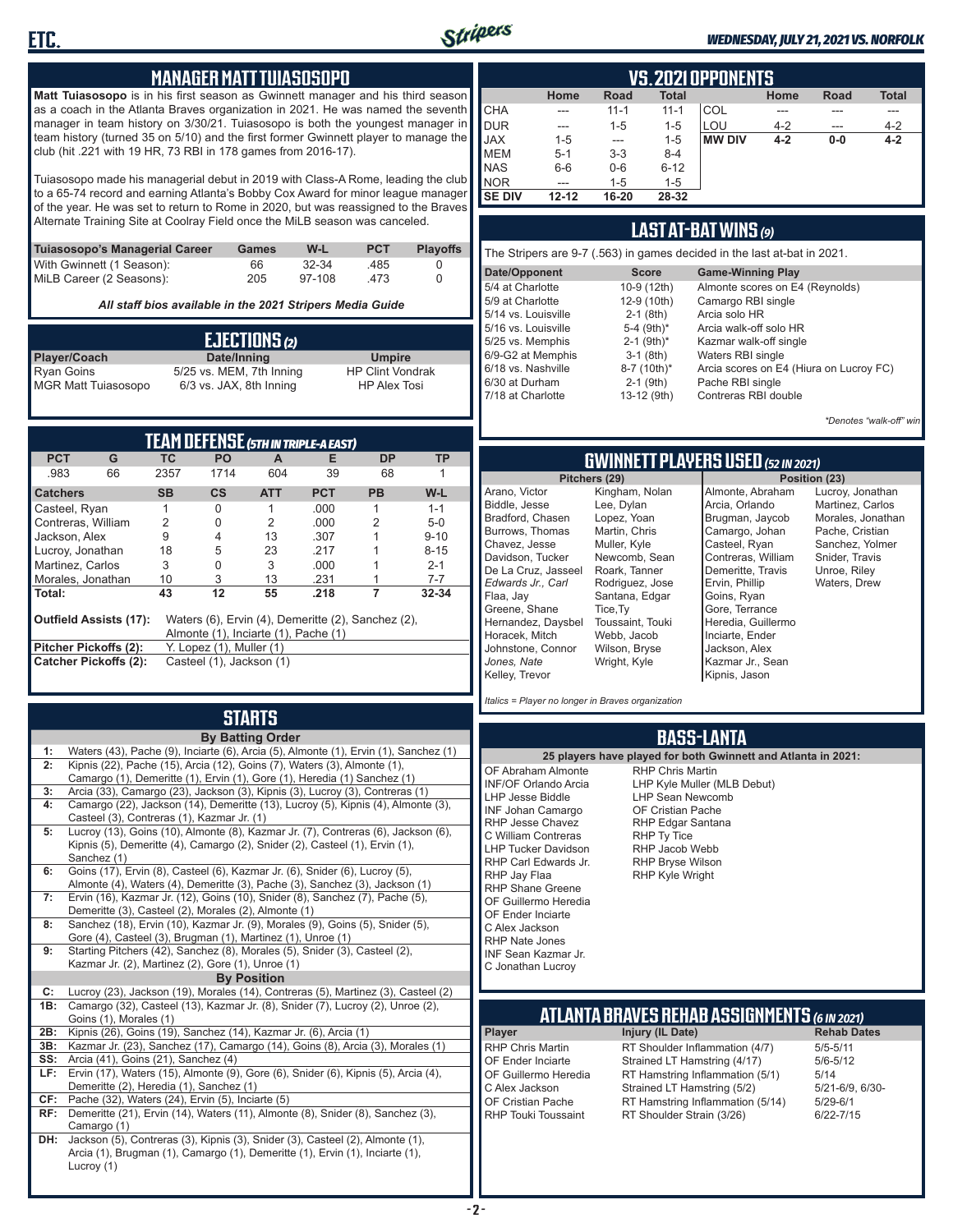## **G1 STARTING PITCHER**



**ON BRAVES 40-MAN ROSTER**

#### *WEDNESDAY, JULY 21, 2021 VS. NORFOLK*

## **30****KYLE WRIGHT**

|      |     | <u>tus bible white in</u>                            | <b>BIO ON PAGE 105 OF MEDIA GUIDE</b>                                        |
|------|-----|------------------------------------------------------|------------------------------------------------------------------------------|
| B/T: | R/R | <b>BORN:</b> 10/2/95 in Huntsville, Alabama (Age 25) |                                                                              |
| HT:  | 6-4 |                                                      | <b>ACQUIRED:</b> Braves' 1st round pick (5th overall) in 2017 June draft out |
| WT:  | 215 | of Vanderbilt University (Nashville, TN)             |                                                                              |

*TODAY'S START:* Wright makes his 12th Triple-A start of the year in game one of a six-game series vs. Norfolk ... It is his 40th career game (37th start) with Gwinnett since 2018 (15-8, 3.96 ERA, .244 BAA) ... Is 7-4 with a 3.42 ERA and .213 BAA in 19 career games (17 starts) at Coolray Field ... Entering play, ranks among the Triple-A East pitching top 10 in CG (T-1st, 1) and SHO (T-1st, 1).

*2021 WITH GWINNETT:* In his first start on 5/5 at Charlotte, suffered his first Triple-A loss since 6/9/19 vs. Durham (was 8-0 with a 2.57 ERA in 12 starts from 6/14/19- 8/31/19) ... Started the Home Opener on 5/11 vs. Louisville (loss, 5.0 IP, 6 H, 3 ER, 2 BB, 5 SO) ... Pitched 11.0 scoreless innings over back-to-back starts vs. Memphis (10 H, 3 BB, 7 SO) from 5/25-5/30 ... Went 0-0 with a 3.55 ERA and .280 BAA in three starts in June ... On 7/8-G2 vs. Nashville, notched the first complete game and shutout of his professional career (7.0 IP, 1 H, 0 R, 1 BB, 6 SO in 6-0 win).

*2021 WITH ATLANTA:* Recalled twice, on 4/16 from the Alternate Training Site (started on 4/16 at the Chicago Cubs) and 6/22 from Gwinnett (started on 6/23 at the New York Mets) ... In two starts, is 0-1 with a 9.95 ERA and .292 BAA.

*2020 SEASON:* Made Atlanta's Opening Day roster for the second time in his career ... Went 2-4 with a 5.21 ERA, .243 BAA, and three quality starts in eight outings ... Made two starts for the Braves in the MLB Postseason, going 1-1 with a 9.45 ERA ... Won his first playoff start in Game 3 of the NLDS at Miami (6.0 IP, 3 H, 0 R, 2 BB, 7 SO in series-clinching 7-0 win) ... Also started Game 3 of the NLCS vs. the Los Angeles Dodgers (loss, 0.2 IP, 5 H, 7 ER, 2 BB, 0 SO, 2 HR in 15-3 loss).

*CAREER HIGHLIGHTS:* **2018:** MLB Futures Game selection (8-9, 3.46 ERA, .230 BAA in 27G between Double-A Mississippi and Gwinnett) ... **2019:** Led the International League in wins with Gwinnett (11-4, 4.17 ERA in 21 starts).

|              | <b>WRIGHT'S OVERALL STATS.</b> |           |            |       |           |           |           |            |             |  |  |  |  |
|--------------|--------------------------------|-----------|------------|-------|-----------|-----------|-----------|------------|-------------|--|--|--|--|
| Year         | Team                           | W-L       | <b>ERA</b> | G/GS  | <b>HR</b> | <b>BB</b> | <b>SO</b> | <b>BAA</b> | <b>WHIP</b> |  |  |  |  |
| 12021        | ATLANTA (MLB)                  | $0 - 1$   | 9.95       | 212   |           | 5         | 6         | .292       | 1.89        |  |  |  |  |
|              | Gwinnett (AAA)                 | $2 - 3$   | 4.31       | 11/11 | 5         | 25        | 54        | 271        | 1.51        |  |  |  |  |
| MiLB Career: |                                | $21 - 17$ | 3.81       | 68/65 | 26        | 117       | 321       | 243        | 1.27        |  |  |  |  |
| MLB Career:  |                                | $2 - 8$   | 6.56       | 21/14 | 15        | 48        | 59        | .260       | 1.69        |  |  |  |  |

| <b>WRIGHT'S 2021 SPLITS (WITH GWINNETT)</b> |                     |           |                       |  |  |  |  |  |  |  |  |  |
|---------------------------------------------|---------------------|-----------|-----------------------|--|--|--|--|--|--|--|--|--|
| Home:                                       | 2-1, 2.12 ERA (6G)  | Road:     | 0-2, 7.97 ERA (5G)    |  |  |  |  |  |  |  |  |  |
| Day:                                        | 1-0, 0.00 ERA (1G)  | Night:    | 1-3, 4.84 ERA (10G)   |  |  |  |  |  |  |  |  |  |
| Starter:                                    | 2-3, 4.31 ERA (11G) | Reliever: | $0-0, - -$ ERA $(0G)$ |  |  |  |  |  |  |  |  |  |
| Vs. LHB:                                    | .293 BAA, 4 HR      | Vs. RHB:  | .259 BAA, 1 HR        |  |  |  |  |  |  |  |  |  |

|         | <b>WRIGHT VS. NORFOLK</b>                                                            |      |               |   |      |    |               |  |  |    |  |  |  |
|---------|--------------------------------------------------------------------------------------|------|---------------|---|------|----|---------------|--|--|----|--|--|--|
|         | W-L<br>ER<br><b>BB</b><br><b>SO</b><br><b>HR</b><br><b>ERA</b><br>GS<br>IP<br>н<br>G |      |               |   |      |    |               |  |  |    |  |  |  |
| 2018:   | $1 - 0$                                                                              | 2.70 | $\mathcal{D}$ |   | 6.2  |    | $\mathcal{P}$ |  |  | 6  |  |  |  |
| 2019:   | $2 - 0$                                                                              | 2.84 | 3             |   | 19.0 | 19 | 6             |  |  | 27 |  |  |  |
| 2021:   | $0-0$                                                                                | - -- |               | 0 | 0.0  | 0  |               |  |  |    |  |  |  |
| Career: | $3-0$                                                                                | 2.81 | 5             | 4 | 25.2 | 20 | 8             |  |  | 33 |  |  |  |

|                                        | <b>WRIGHT'S HIGHS &amp; LOWS</b> |                                  |  |  |  |  |  |  |  |  |  |  |
|----------------------------------------|----------------------------------|----------------------------------|--|--|--|--|--|--|--|--|--|--|
| Career (MiLB and MLB)<br><b>Season</b> |                                  |                                  |  |  |  |  |  |  |  |  |  |  |
| IP:                                    | 7.0 (7/8-G2 vs. NAS)             | 8.0 (7/25/18, MIS vs. MOB)       |  |  |  |  |  |  |  |  |  |  |
| so:                                    | 8 (5/5 at CLT)                   | 13 (6/26/18, MIS vs. JAX)        |  |  |  |  |  |  |  |  |  |  |
| BB:                                    | 6 (7/1 at DUR)                   | 6 (2x, last: 7/1/21, GWN at DUR) |  |  |  |  |  |  |  |  |  |  |
| H:                                     | 8 (2x, last: 7/15 at CLT)        | 10 (8/19/19, GWN at NOR)         |  |  |  |  |  |  |  |  |  |  |
| <b>IER:</b>                            | 6 (6/23 at CLT)                  | 8 (4/28/19, GWN vs. TOL)         |  |  |  |  |  |  |  |  |  |  |
| Low-Hit CG:                            | No 9.0 IP CG                     | No 9.0 IP CG                     |  |  |  |  |  |  |  |  |  |  |
| Low-ER CG:                             | No 9.0 IP CG                     | No 9.0 IP CG                     |  |  |  |  |  |  |  |  |  |  |

|            | <b>WRIGHT'S 2021 STARTS (ALL LEVELS)</b> |               |     |   |   |           |           |           |           |       |                       |              |                                                  |  |
|------------|------------------------------------------|---------------|-----|---|---|-----------|-----------|-----------|-----------|-------|-----------------------|--------------|--------------------------------------------------|--|
| Team       | Date/Opp.                                | <b>Result</b> | IP  | н | R | <b>ER</b> | <b>HR</b> | <b>BB</b> | <b>SO</b> | NP-S  | Opp. Starter          | <b>Final</b> | <b>Notes</b>                                     |  |
| <b>ATL</b> | 4/16 at CHC                              | <b>ND</b>     | 4.1 | 3 |   |           |           |           | 5         | 78-46 | <b>Zach Davies</b>    | W. 5-2       | Hit four batters (including Javier Baez twice).  |  |
| <b>GWN</b> | 5/5 at CLT                               | $L.0-1$       | 5.0 | 8 | 4 | 3         |           |           | 8         | 83-55 | Jonathan Stiever      | $L.6-9$      | First Triple-A loss since 6/9/19 vs. Durham.     |  |
| <b>GWN</b> | 5/11 vs. LOU                             | $L.0-2$       | 5.0 | 6 | 3 | 3         |           |           | 5         | 89-56 | Ashton Goudeau        | $L. 0-4$     | All three runs were allowed in first inning.     |  |
| <b>GWN</b> | 5/18 at NAS                              | <b>ND</b>     | 4.2 |   | 5 | :5        |           |           | 4         | 93-53 | Aaron Ashby           | $L.8-9$      | Gwinnett led 6-5 when he exited.                 |  |
| <b>GWN</b> | 5/25 vs. MEM                             | <b>ND</b>     | 5.0 | 4 |   |           |           |           | 4         | 88-55 | Angel Rondón          | W. 2-1       | Gwinnett won on walk-off single by Kazmar Jr.    |  |
| <b>GWN</b> | 5/30 vs. MEM                             | W. 1-2        | 6.0 | 6 |   | C         |           |           | 3         | 78-48 | Angel Rondón          | W. 5-0       | First back-to-back scoreless starts in Triple-A. |  |
| <b>GWN</b> | $6/5$ vs. JAX                            | <b>ND</b>     | 6.0 |   | 5 | 4         |           |           |           | 94-61 | Jordan Hollowav       | $L.5-8$      | Both HR allowed in four-run third inning.        |  |
| <b>GWN</b> | 6/11 at MEM                              | <b>ND</b>     | 1.2 |   |   | C         |           | 3         |           | 59-29 | <b>Connor Thomas</b>  | $L.3 - 4$    | Shortest Triple-A start since 4/28/19 vs. TOL.   |  |
| <b>GWN</b> | 6/17 vs. NAS                             | ND            | 5.0 | 6 |   |           |           | 4         | 5         | 87-47 | <b>Bowden Francis</b> | $L. 2-3$     | Most walks allowed since 8/14/20 at MIA (6).     |  |
| <b>ATL</b> | 6/23 at NYM                              | L. 0-1        | 2.0 | 4 | 5 | :5        |           |           |           | 55-29 | <b>Tylor Meaill</b>   | $L.3 - 7$    | Three of four hits allowed went for extra bases. |  |
| <b>GWN</b> | 7/1 at DUR                               | $L. 1-3$      | 6.0 | 3 | 4 | 4         |           | 6         | 5         | 84-42 | Dietrich Enns         | $L. 1-6$     | Three of four ER on Brett Sullivan HR in 3rd.    |  |
| <b>GWN</b> | 7/8-G2 vs. NAS                           | W. 2-3        | 7.0 |   |   |           |           |           | 6         | 86-53 | <b>Blaine Hardy</b>   | W. 6-0       | First career CG SHO in 78th professional start.  |  |
| <b>GWN</b> | 7/15 at CLT                              | <b>ND</b>     | 3.0 | 8 | 6 | 6         |           |           | 5         | 71-46 | Jonathan Stiever      | W. 11-10     | Charlotte led 6-3 when he exited.                |  |

|                     | <b>STRIPERS STARTING PITCHERS</b> (10 IN 2021) |            |    |    |           |                             |                            |                                                       |  |  |  |  |
|---------------------|------------------------------------------------|------------|----|----|-----------|-----------------------------|----------------------------|-------------------------------------------------------|--|--|--|--|
| <b>Pitcher</b>      | W-L                                            | <b>ERA</b> | GS | QS |           | <b>Team W-L Run Support</b> | <b>Last Gwinnett Start</b> | <b>Final Line</b>                                     |  |  |  |  |
| Davidson, Tucker    | $2 - 1$                                        | 0.90       | 3  | 3  | $2 - 1$   | 5.33 RPG (16 Tot.)          | 5/23 at NAS (L)            | 6.0 IP, 1 H, 1 R, 1 ER, 1 BB, 9 SO, 1 HR (82p/51s)    |  |  |  |  |
| De La Cruz. Jasseel | $0 - 2$                                        | 6.68       | 10 |    | $5 - 5$   | 2.10 RPG (21 Tot.)          | 7/16 at CLT (ND)           | 4.0 IP, 2 H, 1 R, 1 ER, 3 BB, 2 SO (62p/38s)          |  |  |  |  |
| Johnstone, Connor   | $1-6$                                          | 7.63       | 10 |    | $3 - 7$   | 2.00 RPG (20 Tot.)          | 6/23-G2 at NOR (L)         | 2.2 IP, 7 H, 5 R, 5 ER, 1 BB, 2 SO, 2 HR (49p/34s)    |  |  |  |  |
| Kingham, Nolan      | $0 - 3$                                        | 9.49       | 3  | 0  | $0 - 3$   | $0.00$ RPG $(0$ Tot.)       | 7/11 vs. NAS (L)           | 5.0 IP, 6 H, 3 R, 3 ER, 2 BB, 4 SO, 1 HR (77 p/ 55 s) |  |  |  |  |
| Muller, Kyle        | $2 - 2$                                        | 3.92       | 9  | 2  | $7-2$     | 4.22 RPG (38 Tot.)          | 7/14 at CLT (ND)           | 4.0 IP, 1 H, 0 R, 2 BB, 4 SO, 1 WP (71p/44s)          |  |  |  |  |
| Roark, Tanner       | $0-0$                                          | 0.00       |    |    | $1 - 0$   | 3.00 RPG (3 Tot.)           | 7/17 at CLT (ND)           | 2.0 IP, 0 H, 0 R, 2 BB, 3 SO, 1 HBP (32p/19s)         |  |  |  |  |
| Rodriguez, Jose     | $0 - 2$                                        | 9.64       | 6  |    | $2 - 4$   | 1.00 RPG (6 Tot.)           | $7/18$ at CLT (ND)         | 5.0 IP, 10 H, 8 R, 6 ER, 1 BB, 2 SO, 3 HR (67p/44s)   |  |  |  |  |
| Toussaint. Touki    | $2 - 1$                                        | 4.32       | 4  |    | $2 - 2$   | 3.50 RPG (14 Tot.)          | 7/13 at CLT (W)            | 6.0 IP, 3 H, 2 R, 2 ER, 3 BB, 7 SO, 1 HR (89p/54s)    |  |  |  |  |
| Wilson, Bryse       | $4 - 2$                                        | 4.47       | 9  | 3  | $6 - 3$   | 3.00 RPG (27 Tot.)          | 7/7 vs. NAS (ND)           | 5.0 IP, 8 H, 5 R, 5 ER, 2 BB, 2 SO, 2 HR (81p/50s)    |  |  |  |  |
| Wright, Kyle        | $2 - 3$                                        | 4.31       | 11 | 2  | $4 - 7$   | 2.00 RPG (22 Tot.)          | 7/15 at CLT (ND)           | 3.0 IP, 8 H, 6 R, 6 ER, 1 BB, 5 SO, 1 HR (71p/46s)    |  |  |  |  |
| Total:              | $13 - 22$                                      | 5.24       | 66 | 12 | $32 - 34$ | 2.53 RPG (167 Tot.)         |                            |                                                       |  |  |  |  |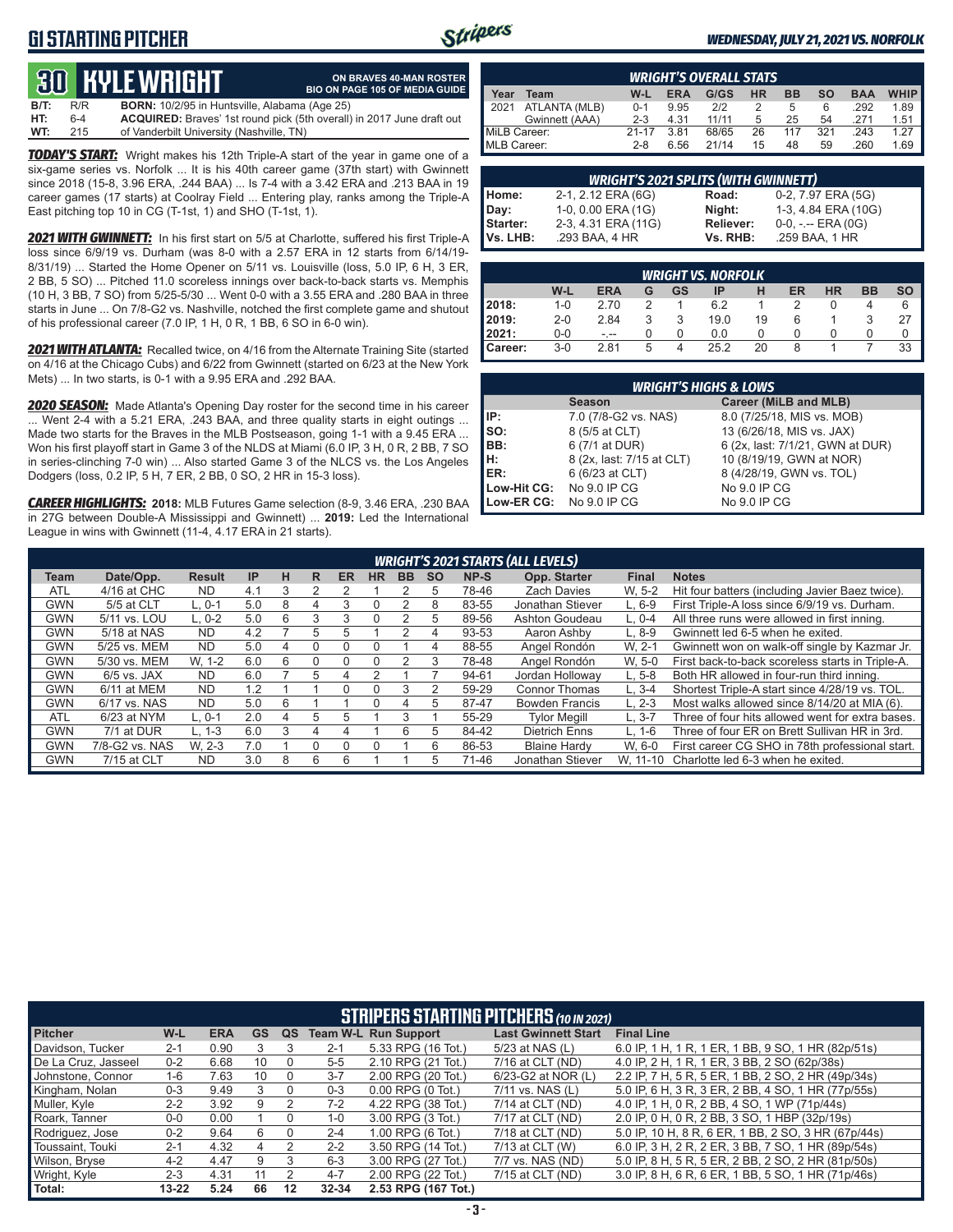## **G2 STARTING PITCHER**



**BIO ON PAGE 30 OF MEDIA GUIDE**

#### *WEDNESDAY, JULY 21, 2021 VS. NORFOLK*

# **49****THOMAS BURROWS**

| B/T: | L/L | <b>BORN:</b> 9/14/94 in Florence, AL (Age 26)                            |
|------|-----|--------------------------------------------------------------------------|
| HT:  | հ-2 | <b>ACQUIRED:</b> Via trade with the Seattle Mariners in exchange for RHP |
| WT:  | 230 | Shae Simmons and OF Mallex Smith on 1/11/17.                             |

*TODAY'S START:* Burrows makes the first start of his professional career in game two of a six-game series vs. Norfolk ... It is his 20th appearance with Gwinnett this season, and 47th career appearance with the Stripers since 2019 (3-1, 4.04 ERA, .208 BAA) ... Will be Gwinnett's 11th different starting pitcher utilized in 2021.

**PROSPECTING:** Burrows is currently ranked the Atlanta Braves' No. 20 prospect by MLB.com ... He opened the season ranked No. 25.

**2021 WITH GWINNETT:** Was a member of the Stripers' Opening Night Roster for the second straight season ... Went 1-0 with a 1.93 ERA (2 ER in 9.1 IP), .167 BAA, and 0.96 WHIP in his first six outings in May ... Made his longest appearance of the year on 5/20 at Nashville (3.0 IP, 2 H, 1 ER, 0 BB, career-high 6 SO).

*2020 SEASON:* Was a non-roster invitee to Atlanta Braves Spring Training, but not included in the 60-man player pool (was not at the Alternate Training Site).

*CAREER HIGHLIGHTS:* **2019:** Went 2-4 with a 4.42 ERA, .221 BAA, and seven saves (7-for-9) in 43 games between Double-A Mississippi and Gwinnett (Triple-A debut) ... Stranded 16-of-17 inherited runners (94.1%) with the Stripers ... At season's end, won Gwinnett's Community Service Award and Atlanta's Bill Lucas Award ... **2018:** Went 6-2 wih a 2.66 ERA, .199 BAA, and 11 saves (11-for-12) in 45 outings across three levels, Class-A Rome, Advanced-A Florida, and Double-A Mississippi ... **2017:** In his Atlanta system debut, was named a Braves Organization All-Star by MiLB.com (3-5, 2.16 ERA, 3 SV in 38G with Class-A Rome).

| <b>BURROWS' OVERALL STATS</b> |           |            |       |           |           |           |            |             |  |  |  |  |
|-------------------------------|-----------|------------|-------|-----------|-----------|-----------|------------|-------------|--|--|--|--|
| Year<br>Team                  | W-L       | <b>ERA</b> | G/GS  | <b>HR</b> | <b>BB</b> | <b>SO</b> | <b>BAA</b> | <b>WHIP</b> |  |  |  |  |
| Gwinnett (AAA)<br>2021        | $2 - 0$   | 3.08       | 19/0  |           | 13        | 38        | .176       | 1.10        |  |  |  |  |
| MiLB Career:                  | $13 - 12$ | 297        | 165/0 | 10        | 109       | 316       | .206       | 1.20        |  |  |  |  |
| MLB Career:                   | ი-ი       | $-1$       | 0/0   |           |           |           |            |             |  |  |  |  |

|                  | <b>BURROWS' 2021 SPLITS (WITH GWINNETT)</b> |           |                     |
|------------------|---------------------------------------------|-----------|---------------------|
| Home:            | 1-0, 5.63 ERA (8G)                          | Road:     | 1-0, 1.96 ERA (11G) |
|                  | 0-0, 0.00 ERA (2G)                          | Night:    | 2-0, 3.24 ERA (17G) |
| Day:<br>Starter: | $0-0, - -$ ERA $(0G)$                       | Reliever: | 2-0, 3.08 ERA (19G) |
| Vs. LHB:         | .121 BAA, 0 HR                              | Vs. RHP:  | .207 BAA, 3 HR      |

|         | <b>BURROWS vs. NORFOLK</b> |            |   |    |     |   |    |           |           |              |  |  |
|---------|----------------------------|------------|---|----|-----|---|----|-----------|-----------|--------------|--|--|
|         | W-L                        | <b>ERA</b> | G | GS | IP  |   | ER | <b>HR</b> | <b>BB</b> | <b>SO</b>    |  |  |
| 2019:   | $1 - 0$                    | 5.40       | 5 | 0  | 6.2 | 8 |    |           |           | <sub>5</sub> |  |  |
| 2021:   | $0 - 0$                    | 0.00       |   |    | 3.0 |   |    |           |           | 6            |  |  |
| Career: | $1-0$                      | 3.72       |   |    | 9.2 | 9 |    |           | 5         |              |  |  |

|             | <b>BURROWS' HIGHS &amp; LOWS</b> |                                     |  |  |  |  |  |  |  |  |  |
|-------------|----------------------------------|-------------------------------------|--|--|--|--|--|--|--|--|--|
|             | <b>Season</b>                    | Career (MiLB and MLB)               |  |  |  |  |  |  |  |  |  |
| IP:         | 3.0 (5/20 at NAS)                | 3.0 (6x, last: 5/20/21, GWN at NAS) |  |  |  |  |  |  |  |  |  |
| so:         | 6 (5/20 at NAS)                  | 6 (2x, last: 5/20/21, GWN at NAS)   |  |  |  |  |  |  |  |  |  |
| BB:         | 3 (6/11 at MEM)                  | 4 (5/9/19, GWN vs. BUF)             |  |  |  |  |  |  |  |  |  |
| Iн:         | 2 (5x, last: 7/2 at DUR)         | 4 (3x, last: 5/24/19, GWN vs. NOR)  |  |  |  |  |  |  |  |  |  |
| ER:         | 2 (2x, last: 6/11 at MEM)        | 4 (2x, last: 8/24/19, MIS at BLX)   |  |  |  |  |  |  |  |  |  |
| Low-Hit CG: |                                  | Never                               |  |  |  |  |  |  |  |  |  |
| Low-ER CG:  |                                  | Never                               |  |  |  |  |  |  |  |  |  |

|             |           |               |  |  |  |  | <b>BURROWS' 2021 STARTS (ALL LEVELS)</b> |              |              |
|-------------|-----------|---------------|--|--|--|--|------------------------------------------|--------------|--------------|
| <b>Team</b> | Date/Opp. | <b>Result</b> |  |  |  |  | IP H R ER HR BB SO NP-S Opp. Starter     | <b>Final</b> | <b>Notes</b> |
|             |           |               |  |  |  |  |                                          |              |              |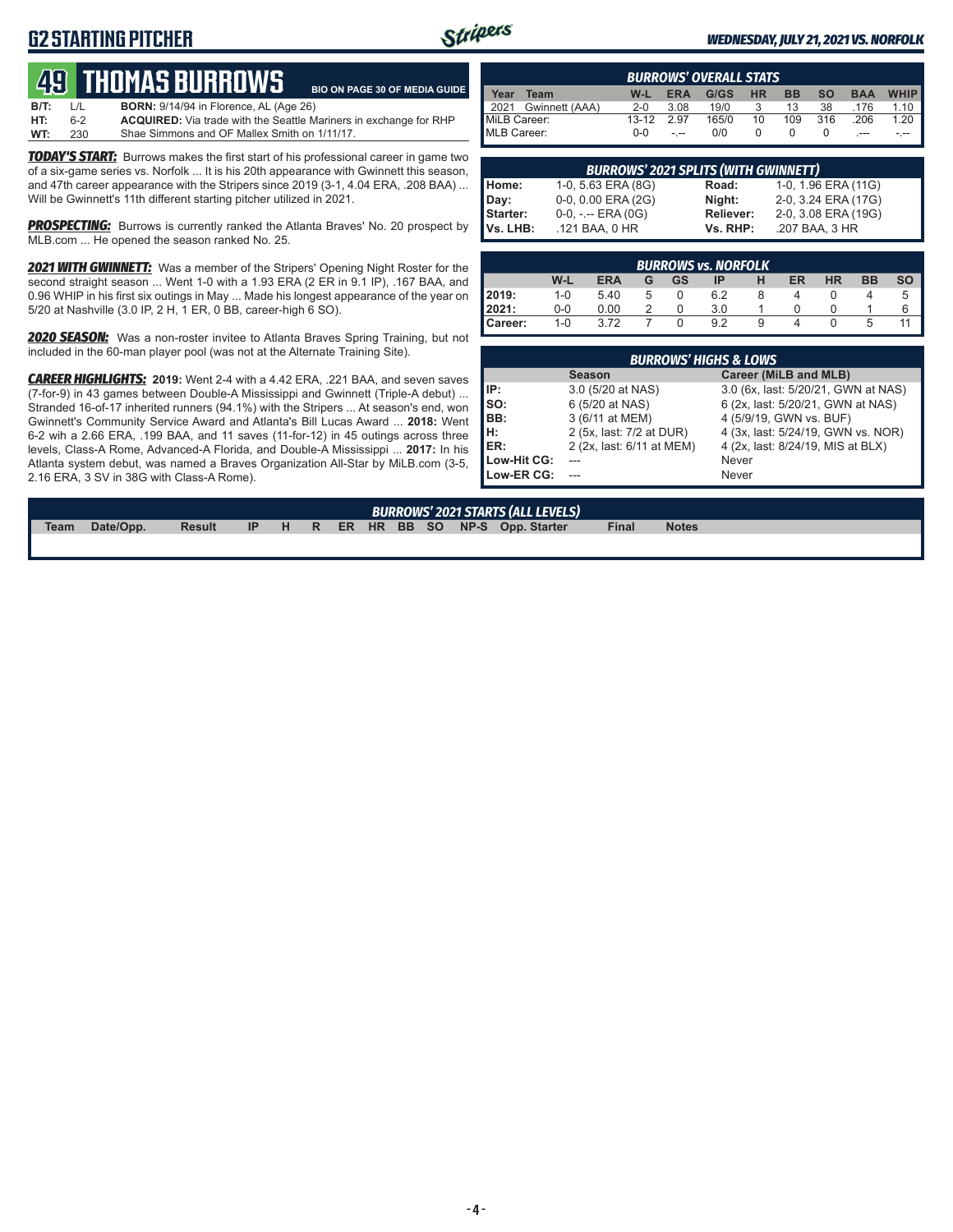### **BULLPEN**



**September:**

#### *WEDNESDAY, JULY 21, 2021 VS. NORFOLK*

|                                | <b>STRIPERS PITCHING BREAKDOWN</b> |            |       |             |     |           |                                 |           |            |  |  |  |
|--------------------------------|------------------------------------|------------|-------|-------------|-----|-----------|---------------------------------|-----------|------------|--|--|--|
|                                | W-L                                | <b>ERA</b> | IP    | R           | ER  | <b>HR</b> | <b>BB</b>                       | <b>SO</b> | <b>BAA</b> |  |  |  |
| Starters:                      | $13 - 22$                          | 5 24       | 280.0 | 171         | 163 | 45        | 118                             | 290       | .265       |  |  |  |
| Relievers:                     | $19 - 12$                          | 3.46       | 291.1 | 125         | 112 | 35        | 110                             | 339       | .227       |  |  |  |
| l Total:                       | 32-34                              | 4.33       | 571.1 | 296         | 275 | 80        | 228                             | 629       | 246        |  |  |  |
| <b>Saves/Opp:</b> 9/20 (45.0%) |                                    |            |       | Holds: $23$ |     |           | <b>IR/Scored: 50/18 (36.0%)</b> |           |            |  |  |  |

|            | <b>PITCHING BY MONTH</b>                                                                |      |       |     |     |    |    |     |        |  |  |  |  |
|------------|-----------------------------------------------------------------------------------------|------|-------|-----|-----|----|----|-----|--------|--|--|--|--|
|            | <b>BAA</b><br><b>SO</b><br><b>HR</b><br>W-L<br><b>BB</b><br><b>ERA</b><br>ER<br>IP<br>R |      |       |     |     |    |    |     |        |  |  |  |  |
|            |                                                                                         |      |       |     |     |    |    |     |        |  |  |  |  |
| May:       | $14 - 10$                                                                               | 3.50 | 211.0 | 90  | 82  | 28 | 65 | 240 | .222 I |  |  |  |  |
| June:      | $9 - 16$                                                                                | 4.55 | 213.2 | 115 | 108 | 26 | 94 | 223 | .263   |  |  |  |  |
| July:      | $9 - 8$                                                                                 | 5.22 | 146.2 | 91  | 85  | 26 | 69 | 166 | .257   |  |  |  |  |
| August:    |                                                                                         |      |       |     |     |    |    |     |        |  |  |  |  |
| September: |                                                                                         |      |       |     |     |    |    |     |        |  |  |  |  |

|                     |         |            |    |           |            |               |              |                    | RELIEF SUMMARY (CURRENT STRIPERS ONLY, GWINNETT STATS ONLY) |                         |
|---------------------|---------|------------|----|-----------|------------|---------------|--------------|--------------------|-------------------------------------------------------------|-------------------------|
| <b>Pitcher</b>      | W-L     | <b>ERA</b> | G  | <b>GF</b> | <b>HLD</b> | <b>SV/OPP</b> | <b>IR/RS</b> | <b>Last Outing</b> | <b>Last Final Line</b>                                      | <b>Scoreless Streak</b> |
| Arano, Victor       | $0 - 1$ | 4.08       | 17 | 6         |            | 1/3           | 2/0          | 7/15 at CLT        | 1.0 IP, 0 H, 0 R, 0 BB, 2 SO (14p/9s)                       | 1G (1.0 IP)             |
| Biddle, Jesse (L)   | $0 - 1$ | 1.98       | 14 |           |            | 0/1           | 7/3          | 7/17 at CLT        | 0.1 IP, 1 H, 0 R, 0 BB, 1 SO (9p/5s)                        | 6G (5.1 IP)             |
| Bradford, Chasen    | $3-0$   | 3.86       | 20 | 2         | 4          | 0/1           | 2/2          | 7/17 at CLT        | 1.0 IP, 2 H, 2 R, 2 ER, 1 BB, 2 SO, 1 HR (22p/13s)          | $-1G$                   |
| Burrows, Thomas (L) | $2 - 0$ | 3.08       | 19 |           | 3          | 0/0           | 15/6         | 7/17 at CLT        | 1.2 IP, 1 H, 1 R, 1 ER, 2 BB, 3 SO (31p/18s)                | $-1G$                   |
| De La Cruz, Jasseel | $1 - 0$ | 1.93       |    |           |            | 0/0           | 0/0          | 7/10 vs. NAS       | 3.0 IP, 0 H, 0 R, 3 BB, 3 SO (49p/28s)                      | 2G (4.0 IP)             |
| Flaa, Jay           | $0 - 1$ | 3.94       | 15 | 5         | 2          | 1/1           | 2/0          | 7/18 at CLT        | SV, 1.0 IP, 1 H, 1 R, 1 ER, 0 BB, 2 SO, 1 HR (16p/9s)       | $-1G$                   |
| Horacek, Mitch (L)  | $1 - 2$ | 4.76       | 10 |           |            | 0/0           | 0/0          | 7/4 at DUR         | 1.2 IP, 0 H, 0 R, 0 BB, 0 SO (20p/13s)                      | 2G (2.2 IP)             |
| Johnstone, Connor   | $1 - 0$ | 0.79       |    |           |            | 0/0           | 5/3          | 7/17 at CLT        | Win, 2.0 IP, 0 H, 0 R, 0 BB, 2 SO (23p/16s)                 | 2G (3.0 IP)             |
| Kelley, Trevor      | $0 - 2$ | 2.29       | 17 | 6         | 3          | 0/1           | 4/1          | 7/17 at CLT        | 1.0 IP, 0 H, 0 R, 1 BB, 1 SO (17p/12s)                      | 3G (3.0 IP)             |
| Lee, Dylan (L)      | $2 - 0$ | 2.42       | 18 |           | 2          | 0/1           | 3/0          | 7/18 at CLT        | 1.0 IP, 0 H, 0 R, 0 BB, 1 SO (9p/8s)                        | 1G (1.0 IP)             |
| Lopez, Yoan         | $3 - 2$ | 4.61       | 14 |           |            | 0/1           | 2/2          | 7/18 at CLT        | Win, 1.0 IP, 0 H, 0 R, 0 BB, 1 SO (14p/9s)                  | 1G (1.0 IP)             |
| Minter, A.J. (L)    | $0 - 0$ | المعرف     |    |           |            | 0/0           | 0/0          | ---                | ---                                                         |                         |
| Roark, Tanner       | $1 - 1$ | 3.42       | 12 |           |            | 1/2           | 0/0          | 7/13 at CLT        | Save, 2.0 IP, 3 H, 1 R, 1 ER, 0 BB, 2 SO (28p/18s)          | $-1G$                   |
| Rodriguez, Jose     | $0 - 0$ | 3.60       | 2  |           |            | 0/0           | 0/0          | 5/26 vs. MEM       | 1.0 IP, 2 H, 1 R, 1 ER, 0 BB, 1 SO, 1 HR (13p/10s)          | $-2G$                   |
| Tice, Ty            | $1 - 0$ | 7.36       |    | 2         |            | 0/0           | 5/1          | 7/18 at CLT        | 1.0 IP, 2 H, 3 R, 3 ER, 1 BB, 1 SO, 2 HR (25p/13s)          | $-1G$                   |
| Webb, Jacob         | $0 - 1$ | 3.38       | 13 | 12        |            | 3/3           | 0/0          | 7/17 at CLT        | 1.0 IP, 1 H, 0 R, 0 BB, 1 SO (10p/10s)                      | 1G (1.0 IP)             |
| Wilson, Bryse       | $1 - 0$ | 1.80       |    |           |            | 0/0           | 0/0          | 7/14 at CLT        | Win, 5.0 IP, 5 H, 1 R, 1 ER, 0 BB, 1 SO (45p/34s)           | $-1G$                   |

| <b>SCORELESS INNINGS STREAKS (10-PLUS INNINGS)</b> |           |                    |                       |  |  |  |  |  |  |  |  |
|----------------------------------------------------|-----------|--------------------|-----------------------|--|--|--|--|--|--|--|--|
| <b>Pitcher</b>                                     | Length    | <b>Dates</b>       | <b>Stats</b>          |  |  |  |  |  |  |  |  |
| Bradford, C.                                       | 16.0 IP   | 5/7-6/13 (10G)     | 1-0, 6 H, 3 BB, 12 SO |  |  |  |  |  |  |  |  |
| Wright, K                                          | 12.0 IP   | $5/25 - 6/5$ (3GS) | 1-0, 11 H, 3 BB, 8 SO |  |  |  |  |  |  |  |  |
| Roark, T.                                          | $11.0$ IP | $6/4 - 6/20$ (5G)  | 1-0, 8 H, 4 BB, 11 SO |  |  |  |  |  |  |  |  |

## **54 VICTOR ARANO** *- RHP - 26 YRS - COSAMALOAPAN, MEXICO*

- **• 2021 with GWN: 5/14 vs. LOU:** Earned GWN's first save of 2021 (1.0 IP, 1 H). **• 2021 with ATL:** Recalled on 5/8, but did not pitch ... Optioned on 5/10 ... DFA'd and outrighted to Gwinnett on 6/6.
- **• Spring Training:** 0-1, 34.71 ERA, .538 BAA, 1 SV in 3G with Atlanta.
- **• 2020:** Was a member of Philadelphia's 60-man player pool, but spent the entire year at the Alternate Site in Lehigh Valley ... DFA'd by the Phillies on 1/18.
- **• 2019:** Limited to just 6G with Triple-A Lehigh Valley (2-0, 0.00 ERA in 3G) and Philadelphia (1-0, 3.86 ERA in 3G) ... Was on injured list from 4/20-end of season (right elbow inflammation).
- **• Acquired:** Claimed off waivers from Philadelphia (1/22/21) ... Originally signed by the Los Angeles Dodgers as a non-drafted free agent (4/4/13).
- **• MLB Career:** 3-2, 2.65 ERA, .224 BAA, 3 SV in 73G with Philadelphia (2017-19).

### **48 JESSE BIDDLE** *- LHP - 29 YRS - PHILADELPHIA, PA*

- **• 2021 with GWN: Since 6/23, has a 0.00 ERA (0 ER in 5.1 IP) and .211 BAA (4 H, 3 BB, 12 SO) in 6G** ... **5/22-6/13:** Posted a 1.50 ERA (1 ER in 6.0 IP) over 6G.
- **• 2021 with ATL:** Had his contract selected on 4/17, pitched in 8G with the Braves (0-0, 8.44 ERA, 10 ER in 10.2 IP) ... DFA'd on 5/17, outrighted to Gwinnett on 5/19.
- **• Spring Training:** 0-0, 3.00 ERA, .257 BAA, 2 SV in 9G with Cincinnati ... Released on 3/26 after re-signing as MiLB FA on 12/11/20.
- **• 2020:** Opened the year at Cincinnati's Alternate Training Site ... Contract selected on 8/25 (0-0, 0.00 ERA, 0 ER in 0.2 IP in 1G) ... Placed on 10-day injured list on 8/29 (left shoulder impingement) and missed the remainder of the year.
- **• Acquired:** MiLB FA (4/2/21) ... Originally Philadelphia's 1st-round pick (27th overall) in 2010 out of Germantown Friends High School (Philadelphia, PA).
- **• MLB Career:** 6-2, 5.07 ERA, .261 BAA, 1 SV in 99G with ATL (2018-19, 2021), SEA (2019), TEX (2019), CIN (2020).

## **28 CHASEN BRADFORD** *- RHP - 31 YRS - LAS VEGAS, NV*

- **• 2021 with GWN:** All 3 of his wins have been 2.0-IP outings: 5/15 vs. LOU (1 H, 0 R, 2 SO), 6/16 vs. NAS (3 H, 1 ER, 3 SO), and 6/24 at NOR (0 H, 0 R, 1 BB, 3 SO) ... **5/7-6/13:** Posted team-best 16.0-IP scoreless streak over 10G (6 H, 3 BB, 12 SO).
- **• 2020:** Re-signed by Seattle to an MiLB deal on 1/15, but was not included on the Mariners' 60-man player pool ... Did not play.
- **• 2019:** Split time between Seattle (0-0, 4.86 ERA, 1 SV in 12G) and Triple-A Tacoma (0-0, 6.75 ERA, 1 SV in 5G).
- **• Acquired:** MiLB FA (3/15/21) ... Originally the New York Mets' 35th round pick in 2011 out of the University of Central Florida.
- **• MLB Career:** 7-0, 3.89 ERA, .253 BAA, 1 SV in 86G with NYM, SEA (2017-19).

#### *PITCHER AWARDS & HONORS*

**Pitcher <b>Award/Date Stats**<br>
Wilson B AAA Fast Pitcher of Week (6/28-7/4) 0-0 7 0 IP 0 F AAA East Pitcher of Week (6/28-7/4) 0-0, 7.0 IP, 0 ER, 7 SO

### **49 THOMAS BURROWS** *- LHP - 26 YRS - FLORENCE, AL*

- **• 2021 with GWN: 5/26 vs. MEM:** Earned his first win (1.0 IP, 0 H, 0 R, 2 SO) ... **6/20-7/2:** Struck out 12 over 7.0 scoreless IP (3 H, 1 BB) in 5G ... **7/15 at CLT:** Improved to 2-0 (1.0 IP, 0 H, 0 R, 0 BB, 1 SO) in 11-10 win.
- **• MLB.com Prospect Rankings:** #20 (Braves Top 30).
- **• Spring Training:** 0-1, 6.75 ERA, .222 BAA, 0 SV in 4G with Atlanta.
- **• 2020:** Was an NRI to Spring Training, but not included on 60-man player pool.
- **• 2019:** Went 2-4 with a 4.42 ERA, .221 BAA, and 7 saves (7-for-9) in 43G between Double-A Mississippi and Gwinnett ... Stranded 16 of 17 inherited runners with the Stripers (94.1%) ... Won Atlanta's Bill Lucas Award for community service.
- **• Acquired:** Via trade with Seattle (1/11/17) ... Originally the Mariners' 4th-round pick in 2016 out of the University of Alabama.

## **45 JAY FLAA** *- RHP - 29 YRS - BISMARCK, ND*

- **• 2021 with GWN: 5/13-6/24:** Did not allow an ER over his first 10G (1 R in 11.0 IP, 7 H, 9 BB, 15 SO, .171 BAA) ... **7/18 at CLT:** Earned his first save with Gwinnett, tossing 1.0 IP (1 H, 1 ER, 0 BB, 2 SO) in a come-from-behind 13-12 victory.
- **• 2021 with ATL:** From 5/23-5/30, went 0-0 with a 27.00 ERA (4 ER in 1.1 IP) in 1G Outrighted to Gwinnett on 7/13.
- **• 2021 with BAL:** Selected by Baltimore on 4/26 and made his MLB debut on 4/27 vs. the NY Yankees (1.1 IP, 2 BB, 1 SO, struck out Aaron Judge) ... Optioned on 4/28, appeared in 1G with Triple-A Norfolk (0-0, 16.20) ... DFA'd on 5/8.
- **• Spring Training:** 0-0, 3.38 ERA, .200 BAA, 0 SV in 3G with Baltimore.
- **• 2020:** Was not on Baltimore's 60-man player pool, did not play.
- **• 2019:** Went 2-5 with a 4.69 ERA, .256 BAA, and 5 SV in 40G (3 starts) between Double-A Bowie and Norfolk (2-3, 5.24 ERA, 4 SV in 29G during Triple-A debut).
- **• Acquired:** Claimed off waivers from Baltimore (5/11/21) ... Originally the Orioles' 6th-round pick in 2015 out of North Dakota State University (Fargo, ND).
- **• MLB Career:** 0-0, 13.50 ERA, .300 BAA in 2G with Baltimore, Atlanta (2021).

## **59 MITCH HORACEK** *- LHP - 29 YRS - LITTLETON, CO*

- **• 2021 Season:** Opened the year with Gwinnett, going 1-2 with a 4.76 ERA and .250 BAA in 10G ... Was on the Development List from 5/25-5/30 and 6/2-6/15 ... Transferred to Advanced-A Rome on 7/9 and went 1-0 with a 2.25 ERA and .167 BAA in 4G ... Rejoined the Stripers on 7/20.
- **• Spring Training:** Did not pitch in Atlanta's MLB camp.
- **• 2020:** Signed with Minnesota, but was not on the Twins' 60-man player pool. **• 2019:** Pitched for both Double-A Hartford (4-0, 2.48 ERA in 34G) and Triple-A
- Albuquerque (1-1, 18.75 ERA in 12G) in the Colorado Rockies organization. **• Acquired:** MiLB FA (3/25/21) ... Originally Baltimore's 9th-round pick in 2013 out of Dartmouth College (Hanover, NH).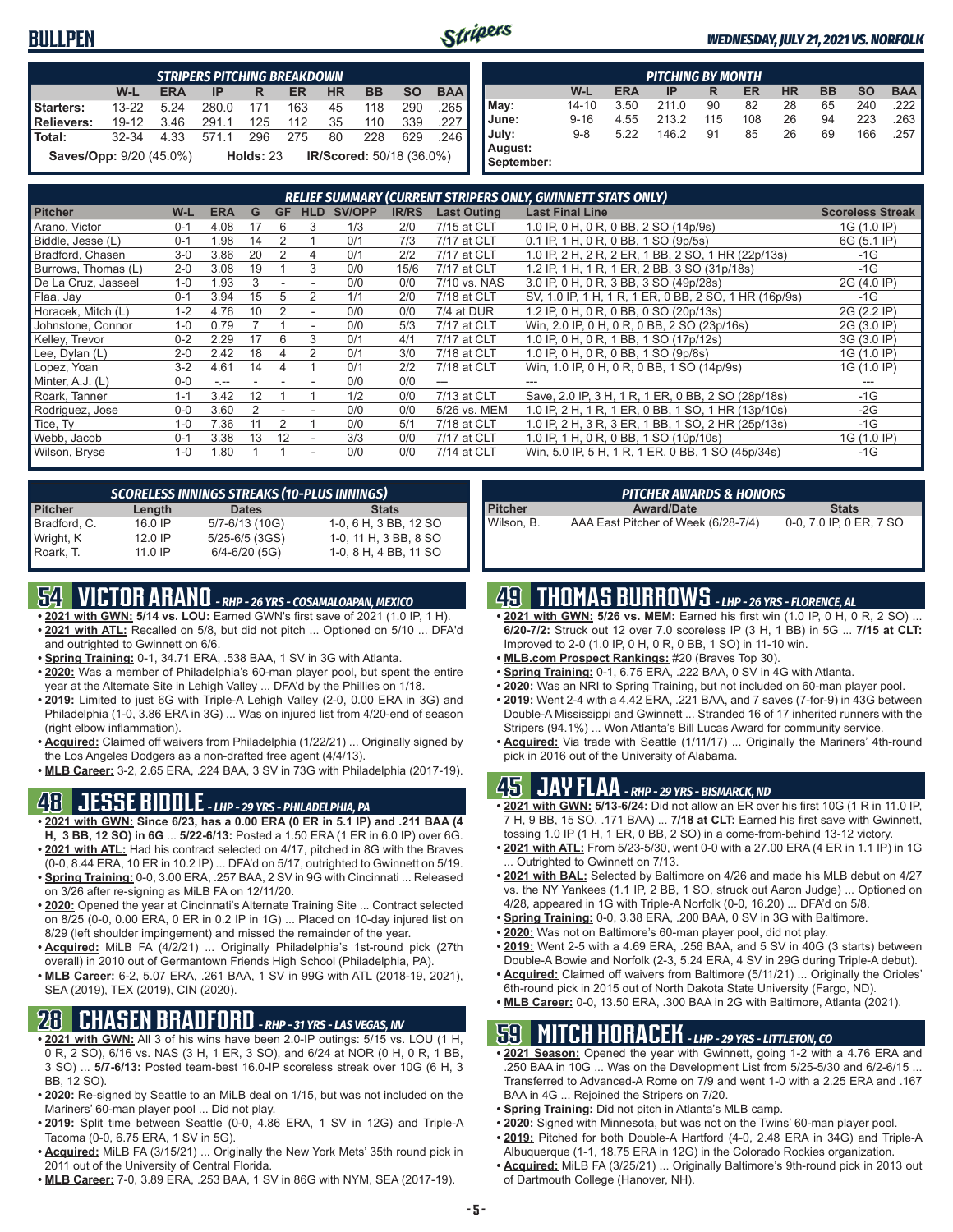## **51 CONNOR JOHNSTONE** *- RHP - 26 YRS - SAN DIEGO, CA*

- **• 2021 with GWN: Is 1-0 with a 0.79 ERA and .081 BAA in 7G in relief (1-6, 7.63 ERA, .320 BAA in 10 starts)** ... **5/4-5/8:** Threw 8.0 scoreless IP over his first 2 outings, including a 5.0-inning spot start (win, 1 H, 0 BB, 5 SO) on 5/8 at CLT.
- **• Spring Training:** 0-1, 4.76 ERA, .273 BAA, 1 SV in 6G with Atlanta.
- **• 2020:** Was an NRI to Braves Spring Training, but not on 60-man player pool. **• 2019:** With Double-A Mississippi and Gwinnett, went 7-4 with a 4.24 ERA, .296
- BAA, and 1 SV in 35G (7 starts) ... His 7 wins ranked T-8th in the Braves org.
- **• Acquired:** Braves 21st-round pick in 2017 out of Wake Forest University.

#### **• Local Product:** Played baseball at Roswell High School (Roswell, GA).

## **43 TREVOR KELLEY** *- RHP - 27 YRS - PROVIDENCE, RI*

- **• 2021 with GWN: 5/12-6/27:** Allowed runs in just 2 of 13G for a 1.72 ERA (3 ER in 15.2 IP, 13 H, 6 BB, 15 SO, .241 BAA).
- **• Spring Training:** Did not pitch in Chicago Cubs' MLB camp ... Released on 4/23. **• 2020:** Pitched in 4G with Philadelphia, going 0-0 with a 10.80 ERA ... Outrighted on 8/14 and spent the rest of the season at the Phillies Alternate Site.
- **• 2019:** In 52G with Triple-A Pawtucket, went 5-5 with a 1.79 ERA, .216 BAA, and 12 SV ... Was an International League Midseason and Postseason All-Star and a *Baseball America* Triple-A All-Star ... Led IL in appearances and was T-1st in saves ... Made MLB debut on 7/2 at Toronto and logged 10G with Boston (0-3, 8.64 ERA).
- **• Acquired:** MiLB FA (4/28/21) ... Originally Boston's 36th-round pick in 2015 out of the University of North Carolina at Chapel Hill.
- **• MLB Career:** 0-3, 9.26 ERA, .347 BAA, 0 SV in 14G with BOS (2019), PHI (2020).

## **58 DYLAN LEE** *- LHP - 26 YRS - DINUBA, CA*

- **• 2021 with GWN: 5/4 at CLT:** Earned the win in his Stripers' debut (2.0 IP, 1 H, 1 R, 0 ER, 0 BB, 3 SO in 10-9 win in 12 innings) ... **6/11 at MEM:** Recorded his first pro hit, a double (1-for-2, R) ... **5/26-7/9:** Had a 1.65 ERA (3 ER in 16.1 IP, 9 H, 2 BB, 12 SO) and .161 BAA over 12G.
- **• Spring Training:** 0-0, 0.00 ERA, 0 SV in 2G with Miami ... Released on 3/29.
- **• 2020:** Was a non-roster invite to Marlins Spring Training, but was not on Miami's 60-man player pool ... Did not play.
- **• 2019:** Logged 45G between Double-A Jacksonville (0-3, 1.91 ERA, .176 BAA, 13 SV in 32G) and Triple-A New Orleans (1-3, 4.71 ERA, .329 BAA, 0 SV in 13G).
- **• Acquired:** MiLB FA (4/15/21) ... Originally Miami's 10th-round pick in 2016 out of Cal State Fresno (Fresno, CA).

## **55 YOAN LOPEZ** *- RHP - 28 YRS - NUEVA GERONA, CUBA*

- **• 2021 with GWN:** Has a pair of wins in extra innings, 6/9-G2 at MEM (1.0 IP, 1 H, 0 R in 3-1 win in 8 innings) and 6/18 vs. NAS (1.0 IP, 2 H, 1 R, 0 ER, 1 SO in 8-7 win in 10 innings).
- **• 2021 with ARI:** Began the season on Arizona's Opening Day roster ... In 2 stints, went 0-0 with a 6.57 ERA (9 ER in 12.1 IP) and 0 SV (0-for-3) in 13G ... DFA'd on 5/20, traded to Atlanta on 5/22 and optioned to Gwinnett.
- **• Spring Training:** 1-0, 4.91 ERA, .214 BAA, 0 SV in 8G with Arizona.
- **• 2020:** In 20G with Arizona, went 0-1 with a 5.95 ERA, .269 BAA, and 2 holds.
- **• 2019:** Set MLB career highs in G (70) and holds (21), going 2-7 with a 3.41 ERA, .232 BAA, and 1 SV (1-for-4) with the D-backs.
- **• Acquired:** Via trade with Arizona in exchange for CF Deivi Estrada (5/22/21) ... Originally signed by the D-backs as a NDFA out of Cuba (1/16/15).
- **• MLB Career:** 2-8, 4.25 ERA, .252 BAA, 1 SV in 113G with Arizona (2018-21).

## **33 A.J. MINTER** *- LHP - 27 YRS - TYLER, TX*

- **• 2021 with GWN:** Optioned to Gwinnett on 7/18 ... Has yet to appear.
- **• Gwinnett Career:** Has logged 37G in 2 seasons (2017, 2019), going 3-4 with a 4.03 ERA, 1.37 WHIP, .262 BAA, and 5 saves.
- **• 2021 with ATL:** In 42 relief appearances, is 1-4 with a 4.86 ERA (18 ER in 33.1 IP) and .264 BAA ... Had a 6.23 ERA over 7G in July before being optioned.
- **• Spring Training:** 0-0, 4.91 ERA, .344 BAA, 1 SV in 8G with Atlanta.
- **• 2020:** Posted a career-low 0.83 ERA in 22 relief outings with Atlanta, going 1-1 with a .200 BAA over 21.2 IP ... Made 5 appearances in the Postseason (1-0, 3.00 ERA, .182 BAA), including a spot start in Game 5 of the NLCS vs. the LA Dodgers (3.0 IP, 1 H, 0 R, 0 BB, 7 SO in ND, Braves lost 7-3).
- **• Acquired:** Braves' CB-B pick (75th overall) in 2015 out of Texas A&M.
- **• MLB Career:** 9-13, 3.92 ERA, .251 BAA, 20 SV in 181G with Atlanta (2017-21) ... Pitched in the 2018 and 2020 Postseasons (1-0, 2.25 ERA in 7G, 1 start).

## **57 TANNER ROARK** *- RHP - 34 YRS - WILMINGTON, IL*

- **• 2021 with GWN: 5/23 at NAS:** Struck out 3 over 1.0 IP in his Stripers debut ... **6/10 at MEM:** Tossed 2.0 innings in relief (1 H, 0 R, 1 BB, 1 SO) for first win ... **6/4- 6/20:** Pitched 11.0 scoreless innings over 5G (8 H, 4 BB, 11 SO, .205 BAA) ... **7/13 at CLT:** Notched his first save since 2015 with Washington (2.0 IP, 3 H, 1 ER, 0 BB, 2 SO in 5-3 win) ... **7/17 at CLT:** Made his first Triple-A start since 8/2/13 (SYR at LOU), worked 2.0 IP in a no-decision (0 H, 0 R, 2 BB, 3 SO).
- **• 2021 with ATL:** Contract selected on 6/24, but did not pitch before being optioned back to Gwinnett on 6/27.
- **• 2021 with TOR:** Was on Toronto's Opening Day roster, went 0-1 with a 6.43 ERA in 3G (1 start) ... Released by the Blue Jays on 5/3.
- **• Spring Training:** 2-1, 8.44 ERA, .295 BAA in 4 starts with Toronto.
- **• 2020:** Made 11 starts with the Blue Jays, going 2-3 with a 6.80 ERA and .309 BAA.
- **• 2019:** Went 10-10 with a 4.35 ERA and .275 BAA in 31 starts with CIN and OAK.
- **• Acquired:** MiLB FA (5/10/21) ... Originally Texas's 25th-round pick in 2008 out of the University of Illinois at Urbana-Champaign.
- **• MLB Career:** 76-68, 3.85 ERA, .254 BAA, 1 SV in 227G (184 starts) with WSH, CIN, OAK, TOR (2013-21) ... Pitched in 2014 and 2016 Postseasons with Nationals (0-1, 3.86 ERA in 3G, 1 start).

## **53 TY TICE** *- RHP - 24 YRS - PRAIRIE GROVE, AR*

- **• 2021 with GWN: 6/10-7/2:** Scored upon in just 1 of 7G (1.29 ERA, 1 ER in 7.0 IP, 4 H, 1 BB, 7 SO, .174 BAA) ... **7/16 at CLT:** Earned his first win (1.0 IP, 1 H, 0 R, 0 BB, 0 SO).
- **• 2021 with ATL:** Recalled on 6/20 and pitched once (6/21 at NYM, 1.0 IP, 1 H, 0 R, 1 BB, 0 SO) ... Optioned back to Gwinnett on 6/24.
- **• 2021 with TOR:** Recalled from the Alternate Training Site 3 times (4/9, 4/24, 5/22), went 0-0 with a 5.14 ERA (4 ER in 7.0 IP) in 4G during his MLB debut ... Also pitched once for Triple-A Buffalo (0 ER in 1.0 IP) ... DFA'd on 5/30.
- **• Spring Training:** 1-0, 9.00 ERA, .273 BAA, 0 SV in 6G with Toronto.
- **• 2020:** Spent the entire year at the Blue Jays' Alternate Training Site ... Did not reach the Majors ... Had his contract selected by Toronto on 11/20.
- **• 2019:** Between Double-A New Hampshire and Triple-A Buffalo, went 3-4 with a 2.34 ERA, .196 BAA, and 8 saves (8-for-12) in 46 relief appearances.
- **• Acquired:** Via trade from Toronto in exchange for cash (6/4/21) ... Originally the Blue Jays' 16th-round pick in 2017 out of Central Arkansas.
- **• MLB Career:** 0-0, 4.50 ERA, .303 BAA in 5G with Toronto, Atlanta (2021).

## **71 JACOB WEBB** *- RHP - 27 YRS - RIVERSIDE, CA*

- **• 2021 with GWN: Is 3-for-3 in save chances despite posting a 6.00 ERA (2 ER in 3.0 IP, 4 H, 0 BB, 4 SO, 1 HB) in those outings** ... **5/26-6/9:** Struck out 5 over 5.0 IP (0 R, 2 H, 0 BB) in 5G.
- **• 2021 with ATL:** Recalled 4 times (4/7, 4/10, 6/5, 6/17) ... In 17G with the Braves, is 1-2 with a 5.29 ERA (10 ER in 17.0 IP) and a .324 BAA.
- **• Spring Training:** 1-0, 2.57 ERA, .222 BAA, 2 HLD in 7G with Atlanta ... Optioned to the Alternate Training Site in Gwinnett on 3/25.
- **• 2020:** Assigned to the Alternate Training Site on 7/19, but missed over a month with a right shoulder strain (placed on 60-day injured list on 7/20) ... Activated on 9/8 and went 0-0 with a 0.00 ERA (0 ER in 10.0 IP) and .200 BAA in 8G ... Made his MLB Postseason debut, going 0-0 with a 9.00 ERA (3 ER in 3.0 IP) in 3G.
- **• 2019:** Made his MLB debut with Atlanta, going 4-0 with a 1.39 ERA (5 ER in 32.1 IP), .205 BAA, 9 holds, and 2 saves (2-for-4) in 36G ... Also logged 10G with Gwinnett (0-1, 6.97 ERA, .225 BAA, 1 SV).
- **• Acquired:** Braves' 18th-round pick in 2014 out of Tabor College (Hillsboro, KS).
- **• MLB Career:** 5-2, 2.28 ERA, .243 BAA, 2 SV in 61G with Atlanta (2019-21).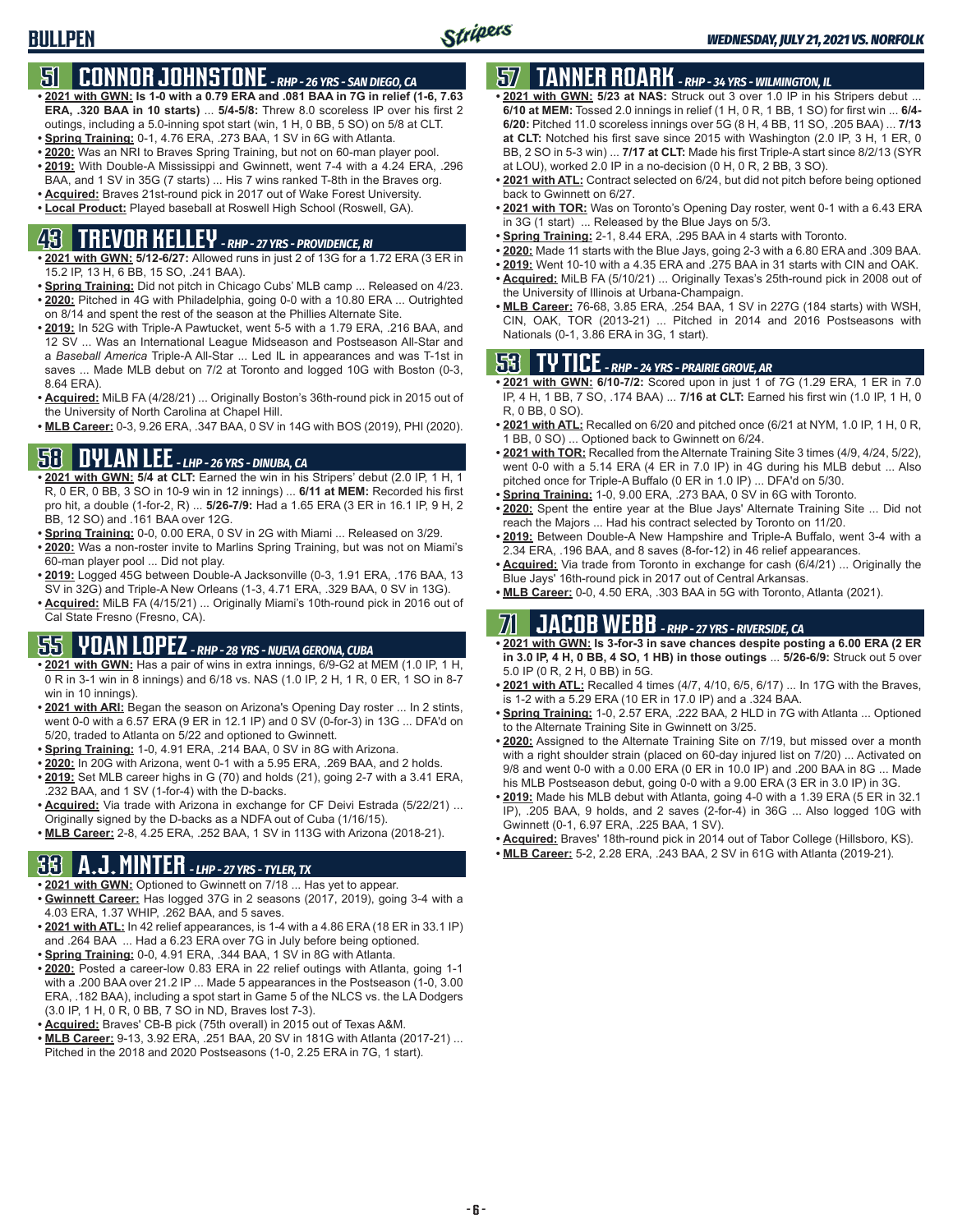#### Stripers **OFFENSE** *WEDNESDAY, JULY 21, 2021 VS. NORFOLK TOTAL:* .249, 82 HR, .763 OPS *RISP:* .267, 25 HR, .816 OPS *RUNS/INNING: 1 2 3 4 5 6 7 8 9 X TOT Vs. LHP:* .249, 35 HR, .785 OPS *RISP/2O:* .236, 11 HR, .745 OPS **Stripers:** 55 29 28 35 32 36 46 41 31 11 344 *Vs. RHP:* .249, 47 HR, .750 OPS *LOADED:* **Opponents:** 44 38 40 33 23 33 32 24 17 12 296

|                | <b>HOME RUNS</b><br><b>MULTI-GAMES</b> |                |                          |                          |                |                |                |          |                                               |                          |                |                          |
|----------------|----------------------------------------|----------------|--------------------------|--------------------------|----------------|----------------|----------------|----------|-----------------------------------------------|--------------------------|----------------|--------------------------|
| Player         | 1R                                     | 2R             | 3R                       | <b>GS</b>                | Tot.           |                | Off LH Off RH  | Team W-L | <b>Last HR with Gwinnett (Regular Season)</b> | <b>Hit</b>               | <b>RBI</b>     | <b>HR</b>                |
| Almonte        | 2                                      |                |                          |                          | 3              |                |                | $3-0$    | 5/30/21 vs. MEM, 1R (RH Connor Jones)         | 8                        | 5              |                          |
| Arcia          | 10                                     | 3              | $\overline{\phantom{a}}$ | $\overline{\phantom{a}}$ | 13             | 6              |                | $7 - 4$  | 7/3/21 at DUR, 1R/Leadoff (RH Shane Baz)      | 16                       | 8              |                          |
| Brugman        |                                        |                |                          |                          |                |                |                | $0 - 0$  |                                               |                          |                |                          |
| Camargo        | 4                                      | 3              | $\overline{A}$           |                          | 8              | 4              | 4              | $4 - 3$  | 7/18/21 at CLT, 2R (LH Jace Fry)              | 15                       | 6              | $\overline{ }$           |
| Casteel        | $\sim$                                 | $\overline{2}$ |                          |                          | 3              | $\overline{2}$ |                | $2 - 1$  | 6/24/21 at NOR, GS (LH Zac Lowther)           | 5                        | 5              |                          |
| Contreras      | $\overline{2}$                         |                |                          |                          | 3              |                | 2              | $3-0$    | 7/17/21 at CLT, 2R (RH Mike Wright)           | 5                        | 3              | $\sim$                   |
| Demeritte      | 6                                      | $\overline{2}$ |                          |                          | 9              | 4              | 5              | $8 - 1$  | 7/17/21 at CLT, GS (RH Tyler Johnson)         | 9                        | 6              | ٠                        |
| Ervin          | 3                                      | 2              |                          |                          | 6              |                | 2              | $4 - 2$  | 7/14/21 at CLT, 1R (LH Hunter Schryver)       | 5                        | $\overline{7}$ |                          |
| Goins          |                                        |                | $\overline{\phantom{a}}$ |                          | $\overline{2}$ |                |                | $1 - 1$  | 7/4/21 at DUR, 2R (RH Joe Ryan)               | 12                       | 6              | $\sim$                   |
| Gore           |                                        |                |                          |                          |                |                |                | $0 - 0$  |                                               | 3                        | $\sim$         |                          |
| Heredia        | $\overline{\phantom{0}}$               |                |                          |                          | ٠              |                |                | $0 - 0$  | ---                                           | $\overline{\phantom{a}}$ | $\sim$         | $\overline{\phantom{a}}$ |
| Inciarte       | $\overline{\phantom{0}}$               |                |                          |                          |                |                |                | $0 - 0$  |                                               |                          | ۰              |                          |
| Jackson        | 3                                      | 3              |                          | $\overline{2}$           | 9              | 6              | 3              | $5 - 1$  | 7/15/21 at CLT, GS (LH Nik Turley)            | 8                        | 8              | 2                        |
| Kazmar Jr.     | 3                                      | $\overline{2}$ |                          |                          | 6              | $\overline{2}$ | 4              | $3 - 3$  | 7/16/21 at CLT, 1R (RH Alex McRae)            | 4                        | 4              |                          |
| Kipnis         | $\overline{2}$                         | 2              |                          |                          | 5              |                | 5              | $4 - 1$  | 7/14/21 at CLT, 1R (RH Ofreidy Gomez)         | 10                       | $\overline{7}$ | $\sim$                   |
| Lucrov         |                                        | ۰              | 4                        |                          | $\overline{2}$ |                | $\overline{2}$ | $1 - 1$  | 6/10/21 at MEM, 3R (RH Grant Black)           | 4                        | 3              | $\overline{\phantom{a}}$ |
| Martinez       | ٠                                      | ۰              |                          |                          |                |                |                | $0 - 0$  |                                               | $\overline{2}$           |                |                          |
| <b>Morales</b> | ÷.                                     |                | $\overline{A}$           |                          |                |                |                | $1 - 0$  | 5/7/21 at CLT, 3R (RH Joe De Carlo)           |                          |                |                          |
| Pache          | 2                                      |                |                          |                          | 3              | $\overline{2}$ |                | $2 - 0$  | 7/8/21-G2 vs. NAS, 1R (LH Blaine Hardy)       | 8                        | 4              | 1                        |
| Sanchez        | $\overline{\phantom{0}}$               |                | $\overline{ }$           |                          |                |                |                | $1 - 0$  | 6/16/21 vs. NAS, 3R (RH Miguel Sanchez)       | 4                        | $\overline{2}$ |                          |
| Snider         | 2                                      |                |                          | ۰                        | 3              |                | 3              | $3-0$    | 7/15/21 at CLT, 2R (RH Connor Sadzeck)        | 3                        | $\overline{2}$ |                          |
| Unroe          |                                        |                |                          |                          |                |                |                | $0 - 0$  | 7/19/19 vs. ROC, 1R (RH Drew Hutchison)       |                          | ٠              |                          |
| Waters         | 2                                      |                | 2                        |                          | 5              | 3              | $\overline{2}$ | $1 - 3$  | 7/8/21-G2 vs. NAS, 3R (LH Blaine Hardy)       | 15                       | 4              | 1                        |
| Total:         | 43                                     | 24             | 10                       | 5                        | 82             |                |                |          |                                               |                          |                |                          |

| <b>HOME RUN VARIANTS</b>                                                   |            |    |                   |                |           |                                  |           |                     |                                        | <b>PINCH HITTERS</b> |                |      |                     |                                        |                |              |                                        |                |
|----------------------------------------------------------------------------|------------|----|-------------------|----------------|-----------|----------------------------------|-----------|---------------------|----------------------------------------|----------------------|----------------|------|---------------------|----------------------------------------|----------------|--------------|----------------------------------------|----------------|
| Back-to-Back Homers (2x):                                                  |            |    |                   |                |           |                                  |           |                     |                                        |                      | Player         | AVG. | <b>AB</b>           | н                                      | 2B             | 3B           | <b>HR</b>                              | <b>RBI</b>     |
| Almonte (GS) / Snider, 5/7 at CLT (1st Inning)                             |            |    |                   |                |           |                                  | Almonte   | 1.000               |                                        |                      | $\Omega$       | 0    | 0                   | 2                                      |                |              |                                        |                |
| Jackson (2R) / Contreras, 7/14 at CLT (1st Inning)                         |            |    |                   |                |           |                                  |           |                     |                                        |                      | Arcia          | ---  | $\Omega$            | $\Omega$                               | $\Omega$       | $\Omega$     | 0                                      | 0              |
|                                                                            |            |    |                   |                |           |                                  |           |                     |                                        |                      | Casteel        | .150 | 20                  | 3                                      |                | 0            |                                        | $\overline{4}$ |
| Back-to-Back-to-Back Homers (1x):                                          |            |    |                   |                |           |                                  |           |                     |                                        |                      | Demeritte      | .400 | 5                   | $\overline{2}$                         |                | 0            |                                        |                |
| Arcia (2R) / Camargo / Demeritte, 5/8 at CLT (6th Inning)                  |            |    |                   |                |           |                                  |           |                     |                                        |                      | Ervin          | .286 | $\overline{7}$      | 2                                      | $\Omega$       | $\Omega$     | $\overline{1}$                         | 3              |
|                                                                            |            |    |                   |                |           |                                  |           |                     |                                        |                      | Goins          | .000 | $\overline{2}$      | $\mathbf 0$                            | $\Omega$       | 0            | 0                                      | $\mathbf 0$    |
| Pinch-Hit Homers (3x):<br>Demeritte (1R), 5/12 vs. LOU (7th Inning)        |            |    |                   |                |           |                                  |           |                     |                                        |                      | Gore           | .200 | 5                   |                                        | $\mathbf 0$    | 0            | 0                                      | $\mathbf 0$    |
| Casteel (2R), 6/3 vs. JAX (7th Inning)                                     |            |    |                   |                |           |                                  |           |                     |                                        |                      | Kazmar Jr.     | .000 | $\overline{7}$      | $\Omega$                               | $\Omega$       | 0            | $\Omega$                               | $\mathbf 0$    |
| Ervin (2R), 7/7 vs. NAS (6th Inning)                                       |            |    |                   |                |           |                                  |           |                     |                                        |                      | Lee            | .000 | $\mathbf{1}$        | $\Omega$                               | $\Omega$       | 0            | 0                                      | $\mathbf 0$    |
|                                                                            |            |    |                   |                |           |                                  |           |                     |                                        |                      | Lucroy         | .000 | 3                   | $\Omega$                               | $\Omega$       | 0            | 0                                      | $\mathbf 0$    |
| Leadoff (Game) Homers (2x):                                                |            |    |                   |                |           |                                  |           |                     |                                        |                      | <b>Morales</b> | .000 | $\mathbf{1}$        | $\Omega$                               | $\Omega$       | 0            | 0                                      | $\mathbf 0$    |
| Waters, 5/19 at NAS                                                        |            |    |                   |                |           |                                  |           |                     |                                        |                      | Pache          | ---  | $\mathbf 0$         | $\mathbf 0$                            | $\Omega$       | 0            | 0                                      | 0              |
| Arcia, 7/3 at DUR                                                          |            |    |                   |                |           |                                  |           |                     |                                        |                      | Sanchez        | .000 | $\overline{6}$      | $\mathbf{0}$                           | $\mathbf{0}$   | 0            | 0                                      | $\mathbf 0$    |
|                                                                            |            |    |                   |                |           |                                  |           |                     |                                        |                      | Snider         | .077 | $\overline{13}$     |                                        | $\Omega$       | 0            | 0                                      | $\mathbf 0$    |
| Walk-Off Homers (1x):                                                      |            |    |                   |                |           |                                  |           |                     |                                        |                      | Unroe          | .000 | 4                   | $\Omega$                               | $\Omega$       | 0            | 0                                      | $\mathbf 0$    |
| Arcia (Solo), 5/16 vs. LOU (9th Inning)                                    |            |    |                   |                |           |                                  |           |                     |                                        |                      | Totals:        | .133 | 75                  | 10                                     | $\overline{2}$ | 0            | 3                                      | 10             |
|                                                                            |            |    |                   |                |           |                                  |           |                     |                                        |                      |                |      |                     |                                        |                |              |                                        |                |
|                                                                            |            |    |                   |                |           | <b>STRIPERS BATTING BY MONTH</b> |           |                     |                                        |                      |                |      |                     | <b>HITTING STREAKS (10-PLUS GAMES)</b> |                |              |                                        |                |
|                                                                            | <b>AVG</b> | G  | 2B                | 3B             | <b>HR</b> | <b>RBI</b>                       | <b>SB</b> | <b>OBP</b>          | <b>SLG</b>                             | <b>OPS</b>           | Player         |      | <b>Length/Dates</b> |                                        |                | <b>Stats</b> |                                        |                |
| May:                                                                       | .254       | 24 | 43                | 2              | 36        | 138                              | 24        | .366                | .445                                   | .811                 | Arcia          |      | 13G (5/4-5/18)      |                                        |                |              | .393 (22-56), 4 2B, 7 HR, 17 R, 12 RBI |                |
| June:                                                                      | .227       | 25 | 36                | 3              | 21        | 88                               | 23        | .308                | .357                                   | .665                 |                |      |                     |                                        |                |              |                                        |                |
| July:                                                                      | .272       | 17 | 40                | $\overline{2}$ | 25        | 97                               | 13        | .353                | .474                                   | .828                 |                |      |                     |                                        |                |              |                                        |                |
| August:                                                                    |            |    |                   |                |           |                                  |           |                     |                                        |                      |                |      |                     |                                        |                |              |                                        |                |
| September:                                                                 |            |    |                   |                |           |                                  |           |                     |                                        |                      |                |      |                     |                                        |                |              |                                        |                |
|                                                                            |            |    |                   |                |           |                                  |           |                     |                                        |                      |                |      |                     |                                        |                |              |                                        |                |
|                                                                            |            |    |                   |                |           |                                  |           |                     | <b>ON-BASE STREAKS (15-PLUS GAMES)</b> |                      |                |      |                     |                                        |                |              |                                        |                |
| <b>HITTER AWARDS &amp; HONORS</b>                                          |            |    |                   |                |           | Player                           |           | <b>Length/Dates</b> |                                        |                      | <b>Stats</b>   |      |                     |                                        |                |              |                                        |                |
| Player                                                                     |            |    | <b>Award/Date</b> |                |           |                                  |           | <b>Stats</b>        |                                        |                      | Camargo        |      | 18G (6/18-7/8)      |                                        |                |              | .303 (20-66), 6 2B, 2 HR, 7 RBI, 7 BB  |                |
| Waters<br>Game: 1-1, BB<br>Sirius XM All-Star Futures Game (7/11)          |            |    |                   |                |           |                                  |           |                     |                                        |                      |                |      |                     |                                        |                |              |                                        |                |
| AAA East Player of Week (7/13-18)<br>.462, 3 2B, 3 HR, 12 RBI<br>Contreras |            |    |                   |                |           |                                  |           |                     |                                        |                      |                |      |                     |                                        |                |              |                                        |                |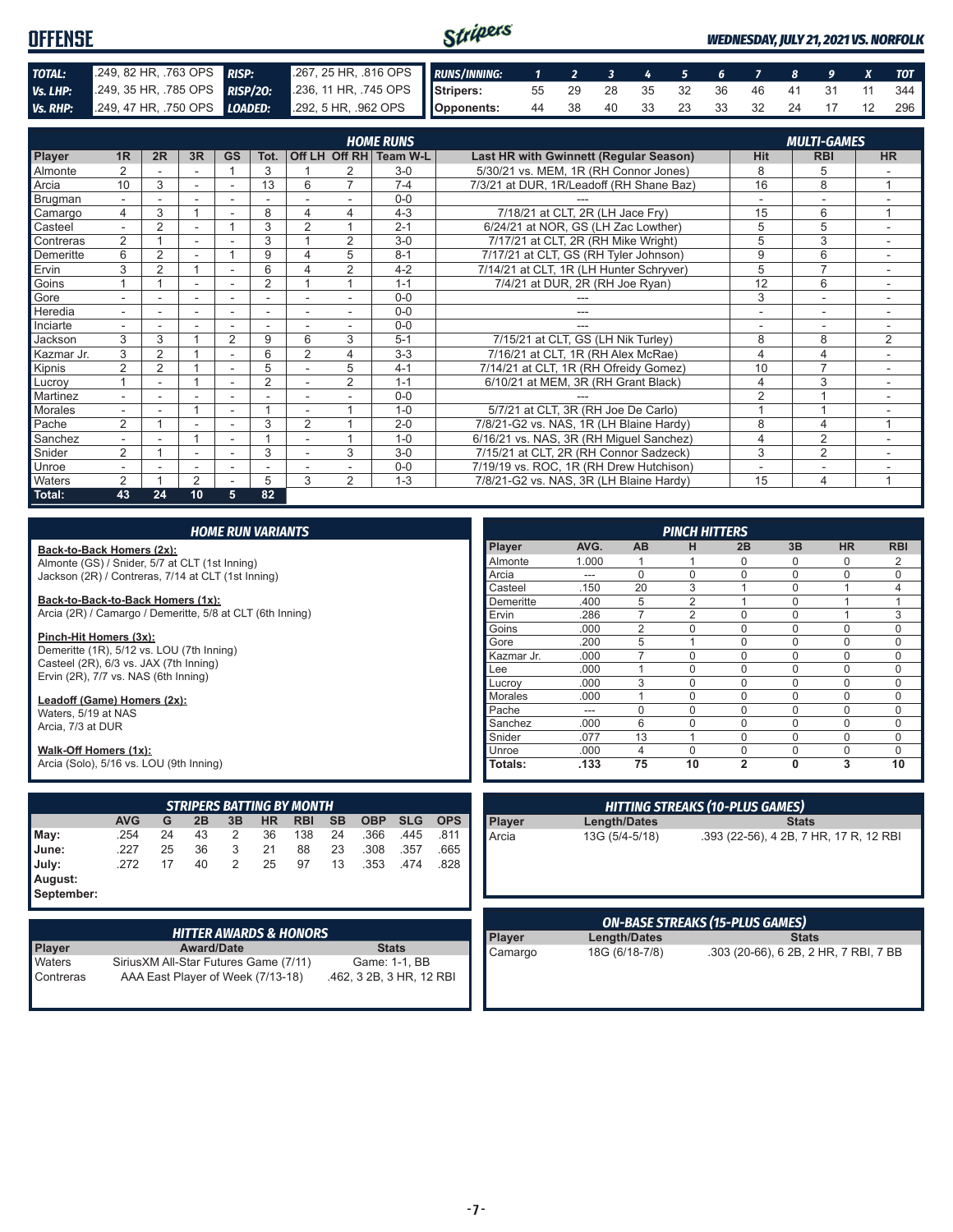# **BATTER BIOS**

#### **17 JOHAN CAMARGO** *- INF - 27 YRS - PANAMA CITY, PANAMA SEASON WITH GWN:*.313, 8 HR, 26 RBI, 0 SB, .935 OPS *HIT STREAK:* 3G (7-13)

*7/18 at CLT:* 3-6, HR, 3 R, 2 RBI *LAST SERIES:* .500 (4-8), 2B, HR, 2 RBI

- **• Leaderboard:** Entering 7/21, ranks among Triple-A East top 10 in R (T-3rd, 40), OBP (4th, .408), OPS (8th, .935), and AVG (10th, .313).
- **• 2021 with GWN: Has hit safely in 23 of 29G since 6/10, batting .348 (39-for-112, 10 2B, 1 3B, 5 HR, 22 R, 16 RBI, 1.005 OPS)** ... **5/4-5/22:** Hit safely in each of his first 9G (.364, 2 2B, 3 HR, 13 R, 8 RBI) ... **5/8 at CLT:** Notched his first career multi-HR game (2-for-4, 2 HR, 2 RBI) ... **6/5 vs. JAX:** Started 5-4-3 triple play, Gwinnett's first since 5/28/19 at TOL ... **6/10 at MEM:** Homered for first time since 5/8 (2-run, #4) in 4-for-5, 2-RBI effort ... **6/18-7/8:** Posted a team-best 18G on-base streak (.303, 20-for-66, 6 2B, 2 HR, 9 R, 7 RBI, 7 BB, .387 OBP) ... **7/18 at CLT:** Hit a 2-out, 2-run HR (#8) in 9th for a 12-11 lead (GWN had trailed 11-3).
- **• Gwinnett Career:** Has hits in 78 of 103G (75.7%) since 2017, batting .331 (133 for-402, 30 2B, 2 3B, 17 HR, 73 R, 68 RBI, 1 SB, .943 OPS).
- **• 2021 with ATL:** In 6 stints with the Braves, batting .000 (0-for-16, 1 R) in 15G.
- **• Spring Training:** .186, 2 2B, 1 HR, 4 R, 3 RBI in 18G with Atlanta.
- **• 2020:** Made Braves' Opening Day roster and batted .200 (8 2B, 4 HR, 16 R, 9 RBI) in 35G ... Added to the NLCS roster in place of injured Adam Duvall prior to Game 2 and played in 4G (.250, 2-for-8, 1 2B, 1 RBI).
- **• Acquired:** NDFA (7/2/10) out of Panama City, Panama.
- **• MLB Career:** .257, 68 2B, 4 3B, 34 HR, 144 RBI, 2 SB in 364G with Atlanta (2017- 21) ... Played in 2018 and 2020 Postseasons (.087, 1 2B, 1 RBI in 8G).

## **9 RYAN CASTEEL** *- 1B/C - 30 YRS - CHATTANOOGA, TN*

*SEASON WITH GWN:*.241, 3 HR, 17 RBI, 0 SB, .725 OPS *HIT STREAK:* 2G (2-8) *7/18 at CLT:*1-5, BB, SO *LAST SERIES:* .250 (2-8), 2B

- **• 2021 with GWN: 5/15-5/18:** Had 6 RBI in 3G span, including 5/15 vs. LOU (1 for-2, GW 3-run 2B, 3 RBI) and 5/16 vs. LOU (1-for-3, HR, 2 RBI) ... **6/2 vs. JAX:** Notched pinch-hit 2-run 2B ... **6/3 vs. JAX:** Hit pinch-hit 2-run HR (#2) ... **6/24 at NOR:** Crushed game-winning grand slam (#3) in 6-2 victory (1-for-4, 4 RBI), his 2nd career slam (first since 7/20/13 with Adv-A Modesto).
- **• Spring Training:** Did not play in Atlanta's MLB camp.
- **• 2020:** Was not on the Braves' 60-man player pool ... Did not play.
- **• 2019:** Played 118G with Double-A Mississippi, batting .263 (21 2B, 2 3B, 21 HR, 73 RBI, .811 OPS) ... Ranked 2nd in the Southern League in homers and RBI, 3rd in slugging (.477) ... Was his 2nd career 20-homer season (hit 22 in 2013).
- **• Acquired:** MiLB FA (3/14/21) ... Originally Colorado's 17th-round pick in 2010 out of Cleveland State Community College (Cleveland, TN).

## **24 WILLIAM CONTRERAS** *- C - 23 YRS - PUERTO CABELLO, VZ*

*SEASON WITH GWN:*.429, 3 HR, 13 RBI, 0 SB, 1.316 OPS *HIT STREAK:* 7G (14-30)

- *7/18 at CLT:* 3-6, 2 2B, R, 5 RBI *LAST SERIES:* .462 (12-26), 3 2B, 3 HR, 12 RBI **• 2021 with GWN: Has hit safely in 8 of 9G during Triple-A debut (.429, 15-for-35, 5 2B, 3 HR, 9 R, 13 RBI, 1.316 OPS)** ... Named Triple-A East Player of the Week for 7/13-7/18 (.462, 12-for-26, 3 2B, 3 HR, 7 R, 12 RBI, 1.440 OPS).
- **• 2021 with ATL:** On the Braves' Opening Day roster ... Hit .204 (3 2B, 1 3B, 7 HR, 16 R, 21 RBI, .666 OPS) in 44G through 7/6 ... Optioned on 7/7.
- **• Spring Training:** .350, 3 2B, 1 HR, 5 R, 7 RBI in 17G with Atlanta.
- **• 2020:** Spent most of the year at the Alternate Training Site at Coolray Field ... Recalled by Atlanta for his MLB debut on 7/24 ... Hit .400 (4-for-10, 1 2B, 1 RBI) in 4G before being optioned on 7/29.
- **• 2019:** Between FLA and MIS, hit .255 (20 2B, 6 HR, 50 R, 39 RBI) in 110G ... Named a Florida State League Midseason All-Star.
- **• Bloodlines:** Older brother is Chicago Cubs' C Willson Contreras.
- **• Acquired:** NDFA (2/1/15) out of Puerto Cabello, Venezuela.
- **• MLB Career:** .217, 4 2B, 1 3B, 7 HR, 22 RBI, 0 SB in 48G with Atlanta (2020-21).

## **12 TRAVIS DEMERITTE** *- OF - 26 YRS - NEW YORK, NY*

*SEASON WITH GWN:*.333, 9 HR, 23 RBI, 2 SB, 1.157 OPS *HIT STREAK:* 9G (15-37) *7/18 at CLT:*4-5, 3 R, 2 RBI, BB, SO, SB *LAST SERIES:* .444 (8-18), 3 HR, 8 RBI, SB

- **• 2021 with GWN: Riding a 12G on-base streak since 5/29 (.381, 16-for-42, 2 2B, 4 HR, 12 R, 10 RBI, 1 SB)** ... Has 2 separate 3G homer streaks, 5/8-5/12 (.400, 3 HR, 4 RBI) and 7/13-7/17 (.308, 3 HR, 6 RBI) ... **5/4 at CLT:** Tallied 5 RBI (3-for-6, HR) to set a Gwinnett Opening Night record ... **6/10-7/10:** Was on the injured list ... **7/17 at CLT:** Launched his 4th career grand slam (2nd with Gwinnett), going 1-for-5 with 4 RBI.
- **• Gwinnett Career:** In 127G since 2019, batting .297 (129-for-435, 37 2B, 2 3B, 29 HR, 93 R, 96 RBI, 6 SB, .992 OPS) with the Stripers.
- **• Spring Training:** .133, 0 HR, 3 RBI, 1 SB, .467 OPS in 14G with Atlanta ... Outrighted to Gwinnett on 2/21 and signed to a MiLB contract.
- **• 2020:** Hit .172 with 1 2B, 4 RBI in 18G with Detroit ... DFA'd on 2/5/21.
- **• 2019:** Made his Triple-A debut with Gwinnett and was an IL All-Star (.286, 20 HR, 73 RBI, .944 OPS in 96G) ... Has 1 of the 9 20-HR seasons in GWN history ... Traded to Detroit on 7/31, made his MLB debut (.225, 3 HR, 10 RBI in 48G).
- **• Acquired:** Off Waivers from Detroit (2/12/21) ... Originally Texas' 1st-round pick (30th overall) in 2013 out of Winder-Barrow High School (Winder, GA).
- **• MLB Career:** .217, 8 2B, 2 3B, 3 HR, 14 RBI, 3 SB with Detroit (2019-20).

## **18 PHILLIP ERVIN** *- OF - 28 YRS - MOBILE, AL*

*SEASON WITH GWN:*.200, 6 HR, 22 RBI, 8 SB, .688 OPS *HIT STREAK:* 4G (5-15) *7/18 at CLT:*1-4, R, BB *LAST SERIES:* .333 (5-15), 2 2B, HR, 4 RBI

- **• 2021 with GWN: 6/2 vs. JAX:** Hit decisive 3-run HR (#1) and tallied season-high 4 RBI (1-for-4, R) ... **6/13 at MEM:** Belted game-tying 2-run HR (#2) with 2 outs in the 9th of an eventual 7-6 loss (1-for-3, 1 R, 2 RBI) ... **7/7 vs. NAS:** Clubbed game-tying 2-run pinch-hit HR (#5, 1-for-1, 2 RBI).
- **• Spring Training:** .276, 0 HR, 2 RBI, 1 SB, .647 OPS in 18G with Atlanta ... DFA'd on 3/28, outrighted to the Alternate Training Site on 4/3.
- **• 2020:** Between Cincinnati and Seattle, hit .149 with 3 2B, 4 RBI, 1 SB in 37G ... DFA'd by the Reds (8/28), Mariners (12/16), and Chicago Cubs (2/20/21).
- **• Acquired:** Off waivers from the Chicago Cubs (2/22/21) ... Originally Cincinnati's 1st-round pick (27th overall) in 2013 out of Samford University (Homewood, AL).
- **• MLB Career:** .247, 26 2B, 8 3B, 17 HR, 68 RBI, 15 SB in 237G with CIN, SEA (2017-20) ... Talled 7 of his 8 career triples in 2019 (ranked 7th in NL).

## **5 TERRANCE GORE** *- OF - 30 YRS - MACON, GA*

|                    | <b>SEASON WITH GWN:</b> .286, 0 HR, 0 RBI, 13 SB, .769 OPS | <b>HIT STREAK:</b> $-2G(0-6)$  |
|--------------------|------------------------------------------------------------|--------------------------------|
| $7/18$ at CLT: DNP |                                                            | <b>LAST SERIES:</b> .000 (0-2) |

- **• Leaderboard:** Entering 7/21, ranks among Triple-A East top 10 in SB (7th, 13). **• 2021 with GWN:** Is 13-for-14 (92.9%) in stolen base attempts over 25G, has a pair
- of 2-steal games (5/18 at NAS, 6/18 vs. NAS) ... **6/9-G2 at MEM:** Stole 3rd and scored winning run in 8th inning of 3-1 victory ... **7/10 vs. NAS:** Notched seasonhigh 3 hits (3-for-3, 2B, R).
- **• Spring Training:** Did not play in Atlanta's MLB camp.
- **• 2020:** Logged 2G in his lone season with the Los Angeles Dodgers (0 PA).
- **• Acquired:** MiLB FA (2/18/21) ... Originally Kansas City's 20th-round pick in 2011 out of Gulf Coast Community College (Panama City, FL).
- **• MLB Career:** .224, 2 2B, 1 3B, 0 HR, 1 RBI, 40 SB in 102G with KC, CHC, LAD (2014-20) ... Played in the Postseason with KC (2014-15) and CHC (2018), going 0-for-2 with 3 R, 5 SB ... Won World Series with the Royals in 2015.

## **56 ALEX JACKSON** *- C - 25 YRS - SAN DIEGO, CA*

*SEASON WITH GWN:*.269, 9 HR, 29 RBI, 1 SB, 1.003 OPS *HIT STREAK:* 2G (5-10) *7/18 at CLT:*2-5, 2B, 2 R, RBI, 3 SO *LAST SERIES:* .269 (7-26), 4 3B, 2 HR, 12 RBI

- **• MLB Rehab:** Placed on Atlanta's 10-day IL on 5/2 (strained left hamstring) ...
- Moved to 60-day IL on 6/24 ... Assigned to rehab with Gwinnett twice (5/21, 6/30). **• 2021 with GWN: Has 18 XBH (9 HR) in his last 21G since 5/27 (.294, 25-for-85, 17 R, 29 RBI)** ... **5/27 vs. MEM:** Set career highs in HR (3) and RBI (7) in 4-for-4 effort ... **6/9-G1 at MEM:** Belted GW 3-run HR (#5) in 5-4 win ... **7/2 at DUR:** Notched his 7th career multi-HR game with GWN (2-for-5, 2 HR, 3 RBI) ... **7/17 at CLT:** Tied Gwinnett's single-game doubles record (3-for-5, 3 3B, 4 RBI).
- **• Gwinnett Career:** Of his 117 career hits with the Stripers, 71 (60.7%) have gone for extra bases (28 2B, 3 3B, 40 HR) ... Has an .848 OPS in 144G.
- **• 2021 with Atlanta:** Made the Braves' Opening Day roster for the first time in his career ... Hit .043 (1-for-23, 2 R) in 10G prior to the injury.
- **• Spring Training:** .194, 2 2B, 2 HR, 8 RBI, .716 OPS in 14G with Atlanta.
- **• 2020:** Spent most of the year at the Alternate Training Site in Gwinnett ... In 5G with Atlanta, batted .286 (2-for-7, 1 2B).
- **• Acquired:** Via trade with Seattle in exchange for RHP Max Povse and RHP Rob Whalen (11/28/16) ... Originally the Mariners' 1st-round pick (6th overall) in 2014 out of Rancho Bernardo High School (San Diego, CA).
- **• MLB Career:** .070, 1 2B, 2 R, 0 RBI in 19G with Atlanta (2019-21).

## **4 SEAN KAZMAR JR.** *- INF - 36 YRS - VALDOSTA, GA*

*SEASON WITH GWN:*.186, 6 HR, 19 RBI, 2 SB, .604 OPS *HIT STREAK:* 1G (2-4)

- *7/18 at CLT:*2-4, 2B, RBI, BB, SO *LAST SERIES:* .143 (3-21), 2B, HR, 2 RBI **• 2021 with GWN: 5/25 vs. MEM:** Lined a walk-off single in the 9th for a 2-1 win, his first career walk-off RBI with Gwinnett ... **7/8-G1 vs. NAS:** Surpassed Joey Terdoslavich for 3rd on Gwinnett's career home run list (#42, 1-for-3, 2 RBI).
- **• Gwinnett Career:** Batting .264 (646-for-2450, 133 2B, 12 3B, 43 HR, 293 R, 289 RBI, 25 SB) in 714G over 8 seasons ... Leads in career G, AB, H, TB (932), 2B, R, RBI ... Ranks 2nd in career 3B (12) ... Ranks 3rd in career HR (43).
- **• 600 Club:** His 646 hits are 3rd in Richmond/Gwinnett history (11 behind Larry Whisenton's record of 657) ... Is one of 5 in RICH/GWN history with 600 hits.
- **• 2021 with ATL:** Contract selected on 4/17, has spent 2 stints with Atlanta (4/17- 4/23, 5/4-5/7), going 0-for-2 ... Pinch hit on 4/17 at the Chicago Cubs, marking his first MLB appearance in 4,589 days since 9/23/08 with San Diego ... The last player with a bigger gap between MLB appearances was Ralph Winegarner (13 years, 14 days between 6/23/36 with CLE and 7/7/49 with STL).
- **• Spring Training:** .409, 3 HR, 9 RBI, 0 SB, 1.415 OPS in 25G with Atlanta.
- **• 2020:** Was an NRI to Braves Spring Training, but not on 60-man player pool.
- **• Acquired:** MiLB FA (12/7/20) ... Originally San Diego's 5th-round pick in 2004 out of the College of Southern Nevada.
- **• MLB Career:** .195, 1 2B, 0 3B, 0 HR, 2 RBI in 22G with San Diego (2008) and Atlanta (2021).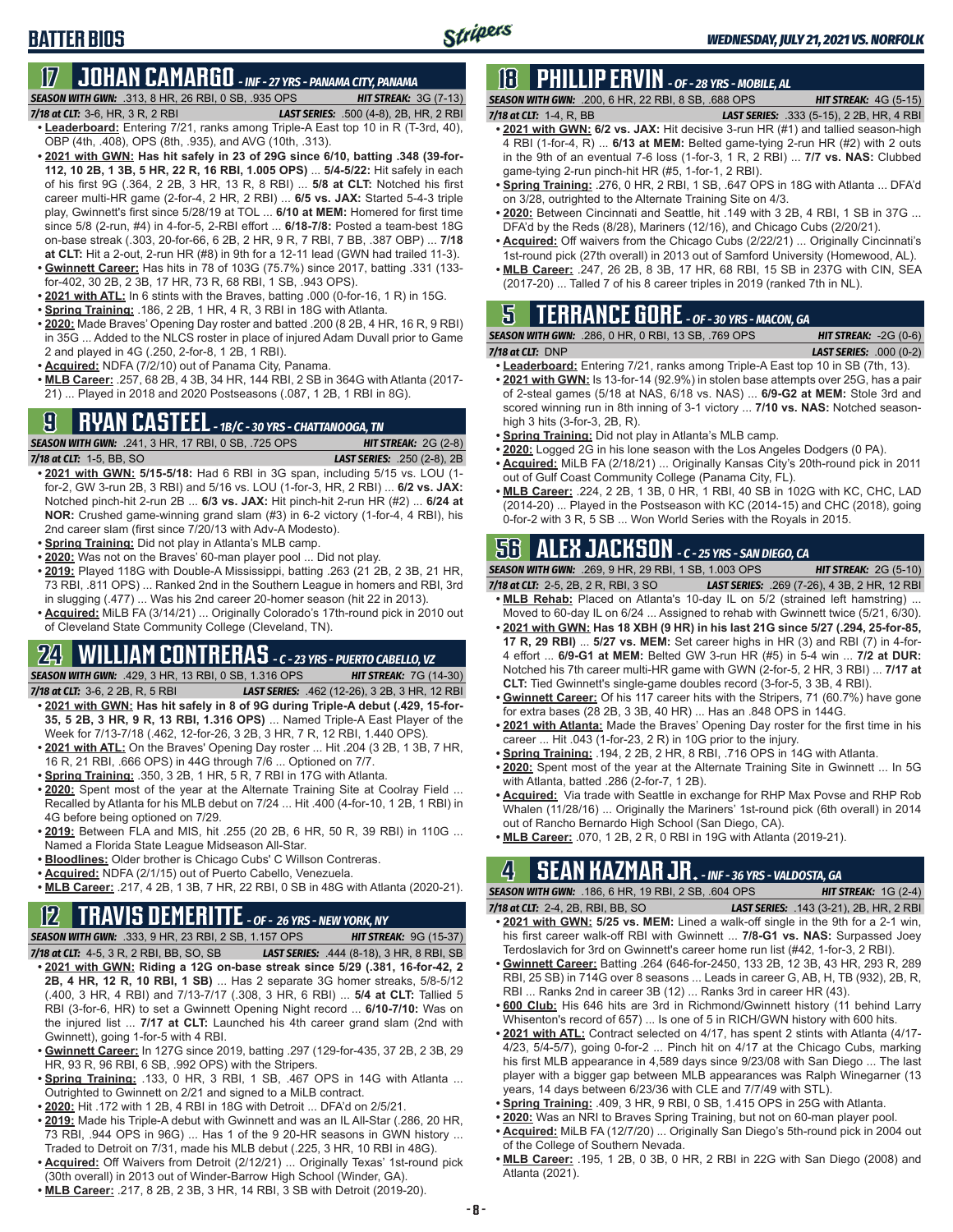## **BATTER BIOS**

## **22 JASON KIPNIS** *- INF - 34 YRS - NORTHBROOK, IL*

*SEASON WITH GWN:*.268, 5 HR, 19 RBI, 0 SB, .828 OPS *HIT STREAK:* -1G (0-1) *7/18 at CLT:*DNP *LAST SERIES:* .350 (7-20), 2 2B, 3B, HR, 5 RBI

- **• 2021 with GWN: Has 5 multi-hit efforts in 10G since 7/6, batting .341 (14-for-41, 3 2B, 1 3B, 2 HR, 8 R, 10 RBI)** ... **5/28 vs. MEM:** Belted decisive 3-run HR (#1, 2-for-3, 3 RBI) ... **6/16 at NAS:** Hit game-winning HR (#2), a 2-run shot (2-for-4,, 2 RBI) ... **7/14 at CLT:** Fell a triple shy of the cycle (3-for-5, 2B, HR, 3 R, 2 RBI).
- **• Spring Training:** .241, 1 2B, 1 HR, 2 R, 3 RBI in 12G with Atlanta ... Released on 3/27, re-signed to MiLB deal on 3/29.
- **• 2020:** In his lone season with the Chicago Cubs, hit .237 (8 2B, 1 3B, 3 HR, 16 RBI, 1 SB) in 44G ... Played in 2G during the Postseason (0-for-3, 1 BB, 1 SO) ... Elected Free Agency on 10/28.
- **• Acquired:** MiLB FA (3/29/21) ... Originally Cleveland's 2nd-round pick in 2009 out of Arizona State University (Tempe, AZ).
- **• MLB Career:** .260, 260 2B, 24 3B, 126 HR, 545 RBI, 136 SB in 1,165G with CLE, CHC (2011-20) ... Was 2-time AL All-Star with the Indians (2013, 2015) ... Hit .192 (3 2B, 1 3B, 4 HR, 9 RBI) in 26G during the Postseason with CLE (2013, 2016-18) and CHC (2020).

### **20 JONATHAN MORALES** *- C - 26 YRS - ARROYO, PUERTO RICO*

*SEASON WITH GWN:*.119, 1 HR, 6 RBI, 0 SB, .303 OPS *HIT STREAK:* 1G (1-2)

- *7/18 at CLT:*DNP *LAST SERIES:* DNP **• 2021 with GWN: 5/7 at CLT:** Tied his single-game career high with 5 RBI, going
- 2-for-6 with a 3-run HR (#1) in the 9th. **• Spring Training:** .250, 0 HR, 1 RBI, 0 SB, 1.200 OPS in 12G with Atlanta.
- **• 2020:** Spent entire year at Braves Alternate Site in Gwinnett (no MLB debut) ... Played for Caguas of the Puerto Rican Winter League (.394, 3 HR, 9 RBI in 13G), earning PWL Postseason All-Star honors.
- **• 2019:** Hit .240 (13 2B, 2 HR, 27 R, 25 RBI) in 80G between Double-A Mississippi and Gwinnett ... Logged 1 game during the IL Playoffs (0-for-1, BB).
- **• Acquired:** Braves' 25th-round pick in 2015 out of Miami-Dade Community College.

## **15 CRISTIAN PACHE** *- OF - 22 YRS - SANTO DOMINGO CENTRO, D.R.*

*SEASON WITH GWN:*.236, 3 HR, 15 RBI, 2 SB, .664 OPS *HIT STREAK:* -2G (0-7)

*7/18 at CLT:* DNP *LAST SERIES:* .188 (3-16), 2B, 2 RBI

- **• MLB.com Prospect Ranks:** #1 (Braves Top 30), #10 (Top 100).
- **• 2021 with GWN: Hitting .314 (11-for-35, 1 2B, 1 HR, 7 R, 5 RBI, 1 SB) with 5 multi-hit efforts in his last 9G since 7/8** ... **5/29-6/1:** Assigned to rehab (right hamstring inflammation), played 1G before being activated/optioned on 6/2 ... **6/5 vs. JAX:** Went 3-for-6 with 2 2B, including game-tying 2-run 2B in 9th ... **6/10 at MEM:** Tallied his first career multi-HR game (3-for-5, 2 HR, 3 R, 4 RBI) ... **6/30 at DUR:** Notched last-AB GWRBI single in 9th for 2-1 win (2-for-3, 2B, RBI).
- **• 2021 with ATL:** On Atlanta's Opening Day roster for the first time ... Hit .111 (3 2B, 1 HR, 6 R, 4 RBI) in 22G ... Placed on IL twice, on 4/14 and 5/14 ... Was at the Alternate Training Site from 4/24-4/30.
- **• Spring Training:** .184, 2 2B, 1 3B, 4 R, 3 RBI, 2 SB in 17G with Atlanta.
- **• 2020:** Spent most of the year at the Alternate Training Site ... Made his MLB debut on 8/21 vs. Philadelphia (1-for-4) ... Played just 2G during regular season (.250) ... Also made MLB Postseason debut (.182, 1 2B, 1 HR, 4 R, 4 RBI in 12G).
- **• 2019:** Between Mississippi (104G) and Gwinnett (26G), hit .277 (36 2B, 9 3B, 12 HR, 63 R, 61 RBI, 8 SB, .802 OPS) in 130G ... Named a Southern League Postseason All-Star and MLB All-Star Futures Game participant.
- **• Acquired:** NDFA (7/4/15) out of Santo Domingo Centro, D.R.
- **• MLB Career:** .119, 3 2B, 0 3B, 1 HR, 4 RBI, 0 SB in 24G with Atlanta (2020-21).

### **2 YOLMER SANCHEZ** *- INF - 29 YRS - MARACAY, VENEZUELA SEASON WITH GWN:*.174, 1 HR, 13 RBI, 4 SB, .518 OPS *HIT STREAK:* -1G (0-5)

- *7/18 at CLT:*0-5, R, 2 SO *LAST SERIES:* .211 (4-19), 2B, RBI, SB **• 2021 with GWN: 5/7 at CLT:** Went 3-for-5 with 3 runs, 3 RBI and Gwinnett's first triple of the year ... **6/9-G2 at MEM:** Stole home plate as part of a double-steal with Drew Waters, scored tying run in 3-1 win (1-for-2, R, SB) ... **6/16 vs. NAS:** After going 30G without a homer, launched his 1st of the year (3-run, 1-for-2, 3 RBI).
- **• Spring Training:** .190, 0 XBH, 2 RBI, 1 SB, .451 OPS in 15G with Baltimore ... DFA'd on 3/27, released on 3/30.
- **• 2020:** Played 11G with the Chicago White Sox, batting .313 (3 2B, 1 HR, 1 RBI, 1.164 OPS) ... Made his MLB Postseason debut in the ALWCS (1G, no at-bat).
- **• Acquired:** MiLB FA (3/31/21) ... Originally a NDFA with Chi. White Sox (5/29/09).
- **• MLB Career:** .245, 113 2B, 24 3B, 32 HR, 215 RBI, 30 SB in 657G with the Chi. White Sox (2014-20) ... Won an AL Gold Glove in 2019 (.987 FPCT at 2B).

### **26 TRAVIS SNIDER** *- OF/INF - 33 YRS - KIRKLAND, WA SEASON WITH GWN:*.191, 3 HR, 6 RBI, 1 SB, .679 OPS *HIT STREAK:* 3G (3-12)

*7/18 at CLT:* DNP *LAST SERIES:* .250 (3-12), HR, 2 RBI, SB

- **• 2021 with GWN: 5/5-5/9:** Drew 8 walks in his first 3G ... **6/18 vs. NAS:** Homered for the first time since 5/7 at CLT, a solo shot (#2) as part of 6-run comeback in 8-7 win (1-for-3, 2 RBI) ... **7/15 at CLT:** Blasted go-ahead 2-run HR (#3) in 8th of 11-10 win (1-for-4, 2 RBI).
- **• Spring Training:** Did not play in Atlanta's MLB camp.
- **• 2020:** Signed by Miami on 7/24 and reported to the Marlins' Alternate Training Site in Jupiter, FL, but was released on 8/27 and did not reach the Majors.
- **• 2019:** Played for Triple-A Reno in Arizona's system (.294, 22 2B, 4 3B, 11 HR, 41 RBI, 3 SB, .899 OPS in 93G).
- **• Acquired:** MiLB FA (2/26/21) ... Originally Toronto's 1st-round pick (14th overall) in 2006 out of Henry M. Jackson High School (Mill Creek, WA).
- **• MLB Career:** .244, 100 2B, 7 3B, 54 HR, 212 RBI, 22 SB in 630G with TOR, PIT, BAL (2008-15) ... Played for PIT in Postseason from 2013-15 (1-for-4 in 3G).

## **11 Drew WATERS** *- OF - 22 YRS - ATLANTA, GA*

| <b>SEASON WITH GWN:</b> .256, 5 HR, 20 RBI, 16 SB, .758 OPS | <b>HIT STREAK:</b> $2G(3-10)$                                                  |
|-------------------------------------------------------------|--------------------------------------------------------------------------------|
| 7/18 at CLT: 2-6, 2B, 2 R, RBI, SB                          | <b>LAST SERIES:</b> .250 (6-24), 3 2B, 2 RBI, SB                               |
|                                                             | • Leaderboard: Entering 7/21, ranks among Triple-A East top 10 in SB (3rd, 16) |
| and $2B(T-9th. 14)$ .                                       |                                                                                |

- **• MLB.com Prospect Ranks:** #2 (Braves Top 30), #25 (Top 100 Prospects).
- **• 2021 with GWN: Has a 13G on-base streak since 7/2 (.357, 20-for-56, 8 2B, 1 3B, 2 HR, 14 R, 10 RBI, 4 SB)** ... **5/15-6/10:** Hit .316 (25-for-79, 4 2B, 3 HR, 16 R, 9 RBI, 6 SB, .906 OPS) in 21G ... **5/18 at NAS:** Recorded first career multi-HR game (3-for-5, 2 HR, 3 RBI) and became the first GWN player to homer from both sides of the plate since Mel Rojas Jr. (7/7/16 at CLT) ... **5/19 at NAS:** Fell a triple shy of the cycle in first 4-hit game at Triple-A (4-for-5, 2B, HR, 2 R, 2 RBI, 2 SB)
- ... **6/9-G2 at MEM:** Lined RBI single in 8th (2-for-3, R, RBI) for last-at-bat 3-1 win. **• Futures Game:** Played for the NL Team in the 2021 SiriusXM All-Star Futures Game on 7/11 at Coors Field (1-for-1, BB) ... Was the 7th active Gwinnett player selected to the game (1st since RHP Touki Toussaint in 2018).
- **• Spring Training:** .500, 1 2B, 0 HR, 2 RBI, 1 SB in 4G with Atlanta.
- **• 2020:** Spent entire year at Braves Alternate Site in Gwinnett (no MLB debut).
- **• 2019:** Hit .309 (40 2B, 9 3B, 7 HR, 80 R, 52 RBI, 16 SB) in 134G with Double-A Mississippi and Gwinnett ... Won Southern League Batting Title (.319, best in MIS history) and Most Valuable Player (1st in MIS history) ... Ranked among MiLB top 5 in doubles (T-3rd, 40) and hits (5th, 163).
- **• Acquired:** Braves' 2nd-round pick in 2017 out of Etowah High School (Woodstock, GA) ... Named Gatorade Georgia Baseball Player of the Year in 2017.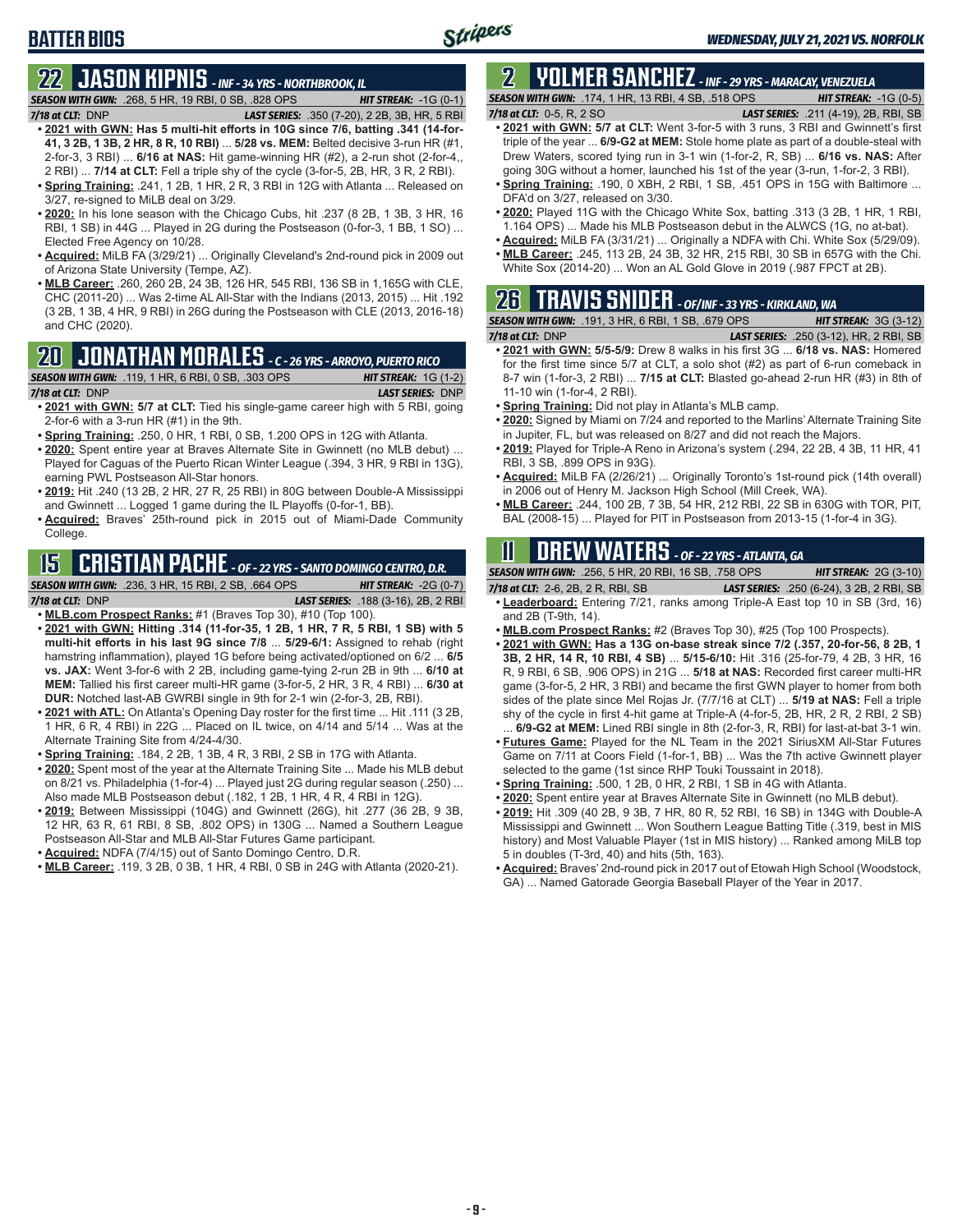## **SEASON SUMMARY**



### **TEAM HIGHS & LOWS**

| <b>OFFENSE:</b>                                                 |  |
|-----------------------------------------------------------------|--|
|                                                                 |  |
|                                                                 |  |
|                                                                 |  |
|                                                                 |  |
|                                                                 |  |
|                                                                 |  |
|                                                                 |  |
|                                                                 |  |
|                                                                 |  |
|                                                                 |  |
|                                                                 |  |
|                                                                 |  |
|                                                                 |  |
|                                                                 |  |
|                                                                 |  |
|                                                                 |  |
|                                                                 |  |
| <b>PITCHING:</b>                                                |  |
|                                                                 |  |
|                                                                 |  |
|                                                                 |  |
|                                                                 |  |
|                                                                 |  |
|                                                                 |  |
|                                                                 |  |
|                                                                 |  |
|                                                                 |  |
|                                                                 |  |
| <b>DEFENSE:</b>                                                 |  |
| Most Double Plays Turned, Game  3 (5x, last: 7/16 at Charlotte) |  |
|                                                                 |  |

Most Triple Plays Turned, Game .......................................... 1 (6/5 vs. Jacksonville) Most Errors, Game ..................................................................3 (5/15 vs. Louisville) Most Stolen Bases Allowed, Game ...............................................4 (7/4 at Durham) Most Caught Stealing, Game .....................................1 (12x, last: 7/9 vs. Nashville)

**TEAM MISCELLANEOUS** Largest Margin of Victory........................................ 18 Runs (5/7 at Charlotte, 19-1) Largest Margin of Defeat ...........................................8 Runs (7/6 vs. Nashville, 0-8) Largest Comeback Win ...............................8 Runs (7/18 at Charlotte, 3-11, 13-12) Largest Blown Lead (Loss)....................... 3 Runs (3x, last: 7/4 at Durham, 3-0, 4-5) Longest Game, Innings .............................................................12 (5/4 at Charlotte) Longest Game, Time ..............................................................4:26 (5/4 at Charlotte) Longest 9.0-Inning Game, Time ...........................................3:43 (7/18 at Charlotte) Shortest 9.0-Inning Game, Time ..........................................2:09 (5/22 at Nashville) Largest Home Attendance .................................................. 5,454 (7/9 vs. Nashville) Largest Road Attendance .................................................10,716 (5/22 at Nashville) Longest Total Delay............................................................ 1:30 (7/11 vs. Nashville) Long Multi-Game Scoring Drought .........................................18 Innings (5/22-5/25) Long Multi-Game Scoreless Streak ..........................................16 Innings (6/9-6/11)

#### **INDIVIDUAL HIGHS & LOWS**

| <b>HITTING (GAME):</b>                                                                                                                                                                                                         |                                             |
|--------------------------------------------------------------------------------------------------------------------------------------------------------------------------------------------------------------------------------|---------------------------------------------|
|                                                                                                                                                                                                                                |                                             |
|                                                                                                                                                                                                                                |                                             |
|                                                                                                                                                                                                                                |                                             |
|                                                                                                                                                                                                                                |                                             |
|                                                                                                                                                                                                                                |                                             |
|                                                                                                                                                                                                                                |                                             |
|                                                                                                                                                                                                                                |                                             |
|                                                                                                                                                                                                                                |                                             |
|                                                                                                                                                                                                                                |                                             |
|                                                                                                                                                                                                                                |                                             |
|                                                                                                                                                                                                                                |                                             |
|                                                                                                                                                                                                                                |                                             |
|                                                                                                                                                                                                                                |                                             |
| PITCHING (GAME):                                                                                                                                                                                                               |                                             |
| Innings (Start) in the control of the control of the control of the control of the control of the control of the control of the control of the control of the control of the control of the control of the control of the cont | 7.0 (4x last: K Wright 7/8-G2 vs Nashville) |

#### **DEFENSE (GAME):**

#### **STREAKS**

#### **OFFENSIVE (LONGEST IN 2021 ONLY):**

#### **PITCHING (LONGEST IN 2021 ONLY):**

### **LAST TIME IT HAPPENED (GWINNETT REGULAR-SEASON HISTORY)**

**INDIVIDUAL OFFENSE:**

|                             | Homers, Both Sides of Plate  Drew Waters (5/18/21 at Nashville)            |
|-----------------------------|----------------------------------------------------------------------------|
|                             |                                                                            |
|                             |                                                                            |
|                             | Back-to-Back-to-Back Homers  Arcia/Camargo/Demeritte (5/8/21 at Charlotte) |
|                             |                                                                            |
|                             |                                                                            |
|                             |                                                                            |
|                             |                                                                            |
|                             |                                                                            |
|                             |                                                                            |
|                             |                                                                            |
|                             |                                                                            |
|                             |                                                                            |
|                             |                                                                            |
| <b>INDIVIDUAL PITCHING:</b> |                                                                            |
|                             |                                                                            |
|                             |                                                                            |

| 9.0-Inning No-Hitter (Solo)Todd Redmond (5/28/10 at Louisville)                |  |
|--------------------------------------------------------------------------------|--|
| 9.0-Inning No-Hitter (Comb.) Wooten/Marksberry/Ramirez (6/30/16 at Louisville) |  |
|                                                                                |  |
|                                                                                |  |
| 21 Consecutive Saves Converted Jairo Asencio (9/6/09-8/8/11)                   |  |
| 25.0-Inning Scoreless Streak Stephen Marek, 25.1 IP (6/6/10-8/2/10)            |  |
|                                                                                |  |

| <b>TEAM OFFENSE:</b>                                                |  |
|---------------------------------------------------------------------|--|
|                                                                     |  |
|                                                                     |  |
|                                                                     |  |
|                                                                     |  |
|                                                                     |  |
|                                                                     |  |
|                                                                     |  |
|                                                                     |  |
|                                                                     |  |
|                                                                     |  |
|                                                                     |  |
|                                                                     |  |
|                                                                     |  |
|                                                                     |  |
| <b>TEAM PITCHING:</b>                                               |  |
|                                                                     |  |
|                                                                     |  |
|                                                                     |  |
|                                                                     |  |
|                                                                     |  |
|                                                                     |  |
|                                                                     |  |
|                                                                     |  |
|                                                                     |  |
| <b>TEAM DEFENSE:</b>                                                |  |
| Turn a Triple Play  6/5/21 vs. Jacksonville (Camargo-Kipnis-Snider) |  |
|                                                                     |  |
|                                                                     |  |

### **TEAM MISCELLANEOUS:**

| 21-Run Margin of Defeat…………………………………7/13/12 at Louisville (Lost 1-22) |
|-----------------------------------------------------------------------|